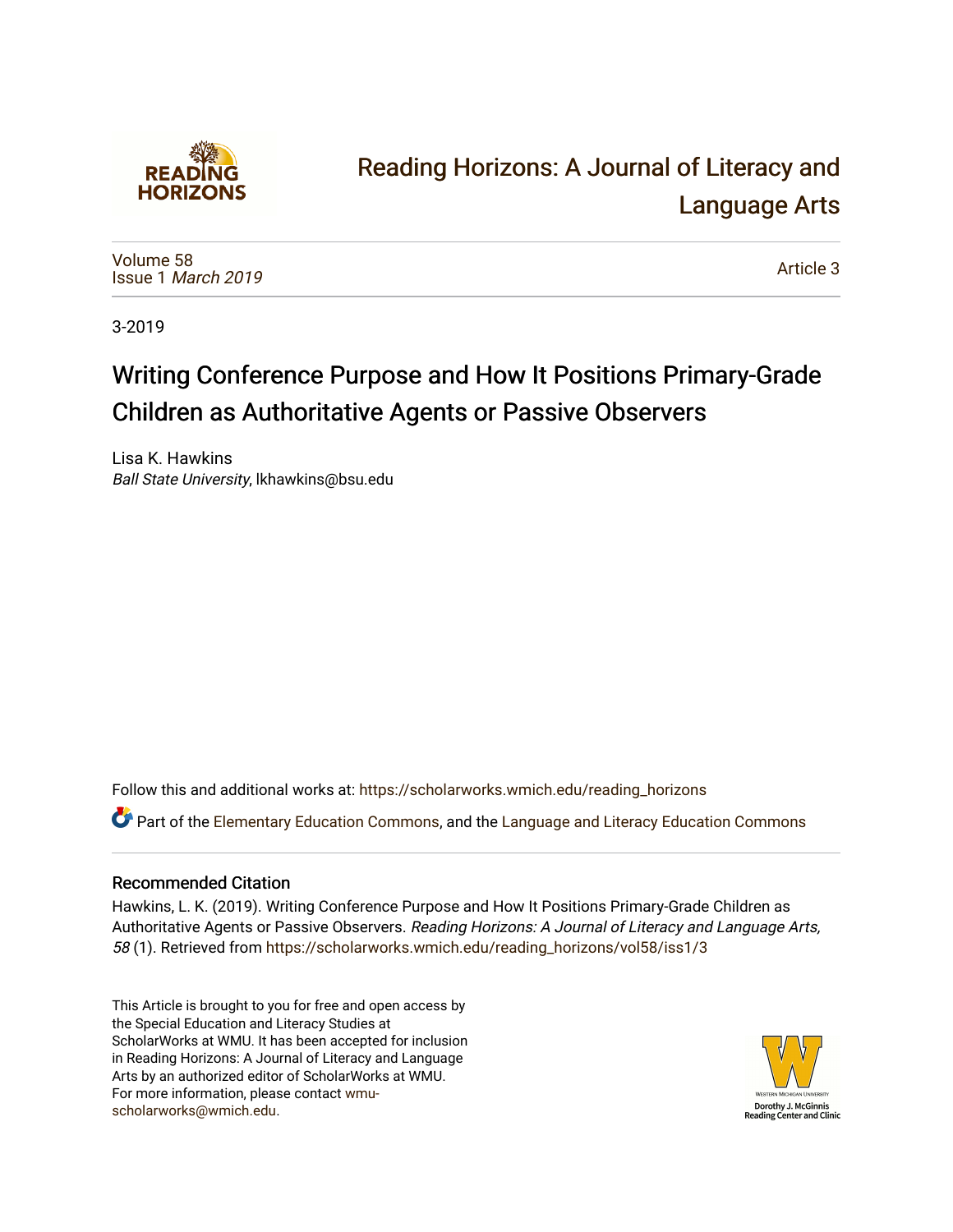

## **Writing Conference Purpose and How It Positions Primary-Grade Children as Authoritative Agents or Passive Observers**

**Lisa K. Hawkins,** *Ball State University*

#### **Abstract**

A common practice in today's primary-grade classrooms, teacher-student writing conferences are considered a vital component of instruction by accomplished writing teachers and advocates of process writing. Moreover, what teachers say and how they say it shapes those opportunities for student learning that are possible in classrooms. As such, building an understanding of the talk that ensues during primary-grade writing conferences, those purposes that such talk serves overall, and the significance of its pedagogical appropriateness is essential. Findings from a multiple-case study of conference enactment in both a kindergarten and a first-grade classroom illuminate the varying degrees of authoritative and dialogic discourses made available to child participants during conference interactions. These findings range from enactments that empower students to co-construct ideas and meaning with their teachers as dialogic partners (e.g., conferencing as verbal rehearsal, conferencing as criterionspecific collaboration), to those more indicative of traditional recitation patterns in which students are given little space to contribute to the conversation (e.g., conferencing as transcription activity, conferencing as find-and-fix correction). Findings also suggest the importance of conference purpose and writingprocess phase in determining the role child writers are invited to assume within a given conference interaction.

#### **Keywords: writing, writing conference, writing instruction, narrative, classroom talk, primary grades**

A common practice in today's U.S. primary-grade classrooms (Cutler & Graham, 2008), teacher-student writing conferences are considered a vital component of instruction by accomplished writing teachers and elementary process-writing advocates (e.g., Anderson, 2000, 2005; Calkins, Hartment & White, 2005; Freedman, Greenleaf, & Sperling, 1987; Graves, 1983). For instance, Calkins shares the following advice with teachers: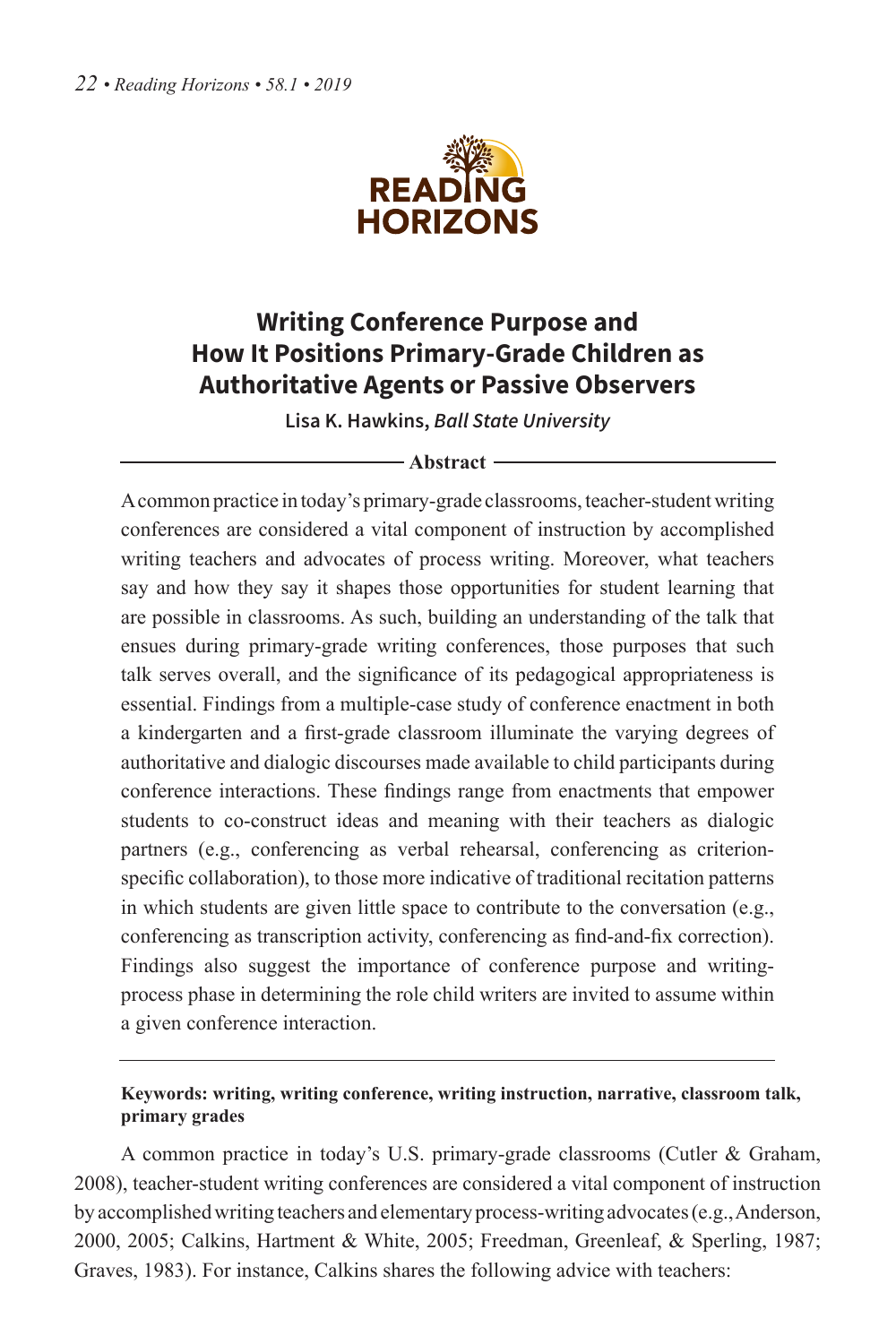[I]n the classrooms of some teachers, children grow in leaps and bounds, while in the classrooms of other teachers, children make only modest gains. I am utterly convinced that the difference has everything to do with the two teachers' abilities to confer (Calkins, Hartman, & White, 2005, p. 4).

Furthermore, Anderson tells teachers in his often-cited practitioner text on the subject, "Writing conferences aren't the icing on the cake; they are the cake" (2000, p. 3).

It is suggested by Johnston (2004, 2012) that children learn how to become strategic thinkers and literacy learners through talk with knowledgeable others. If this is the case, then placing talk at the center of writing instruction, as recommended by advocates such as Calkins and Anderson, appears warranted. Furthermore, given the diverse needs of child writers, the possibility afforded by writing conferences to spend time with a knowledgeable other in one-on-one conversations tailored to students' unique writing needs seems promising. Yet, Johnston cautions that what teachers say and how they say it shapes those opportunities for student learning that are possible. As such, it is essential to build an understanding of the talk that ensues during primary-grade writing conference interactions, those purposes that such talk serves overall, and the significance of its pedagogical appropriateness.

In this article I share findings from a descriptive study of conference enactment in two primary-grade classrooms that explored conference talk in relation to conference purpose. Here, talk is examined alongside, and with strong regard to, the instructional functions it served in order to showcase how teachers' instructional goals for a particular writing conference influence those interaction patterns and instructional opportunities available to both teacher and child conference participants.

#### **Writing Conference Enactment in Primary-Grade Classrooms**

Primary-grade writing conference pedagogy is fueled largely by romantic conceptions of young children freely talking with teachers about their writing and authorial intentions notions informed chiefly by exemplar scripts and prescriptive practitioner guides. Prior research into writing conference enactment between teachers and children in U.S. contexts, however, lends some concern as to whether interactions taking place in primary-grade classrooms fall short of this dialogic, conversational ideal. For example, Morse (1994) studied the conference enactment of ten K–12 teachers (of which several taught in primary grades) all identified by the Bay Area Writing Project as effective writing teachers that used conferences regularly. Morse found that, overall, the teachers were clearly in control and often utilized criticism or mandates in order to communicate problems they found with students' texts. Furthermore, they tended to often draw on directives and closed-ended questions, rather than active or reflective listening.

In a study of four first-grade writers' conference interactions with one teacher across time, Nickel, Power, and Hubbard (2001) highlighted several roles that teachers might take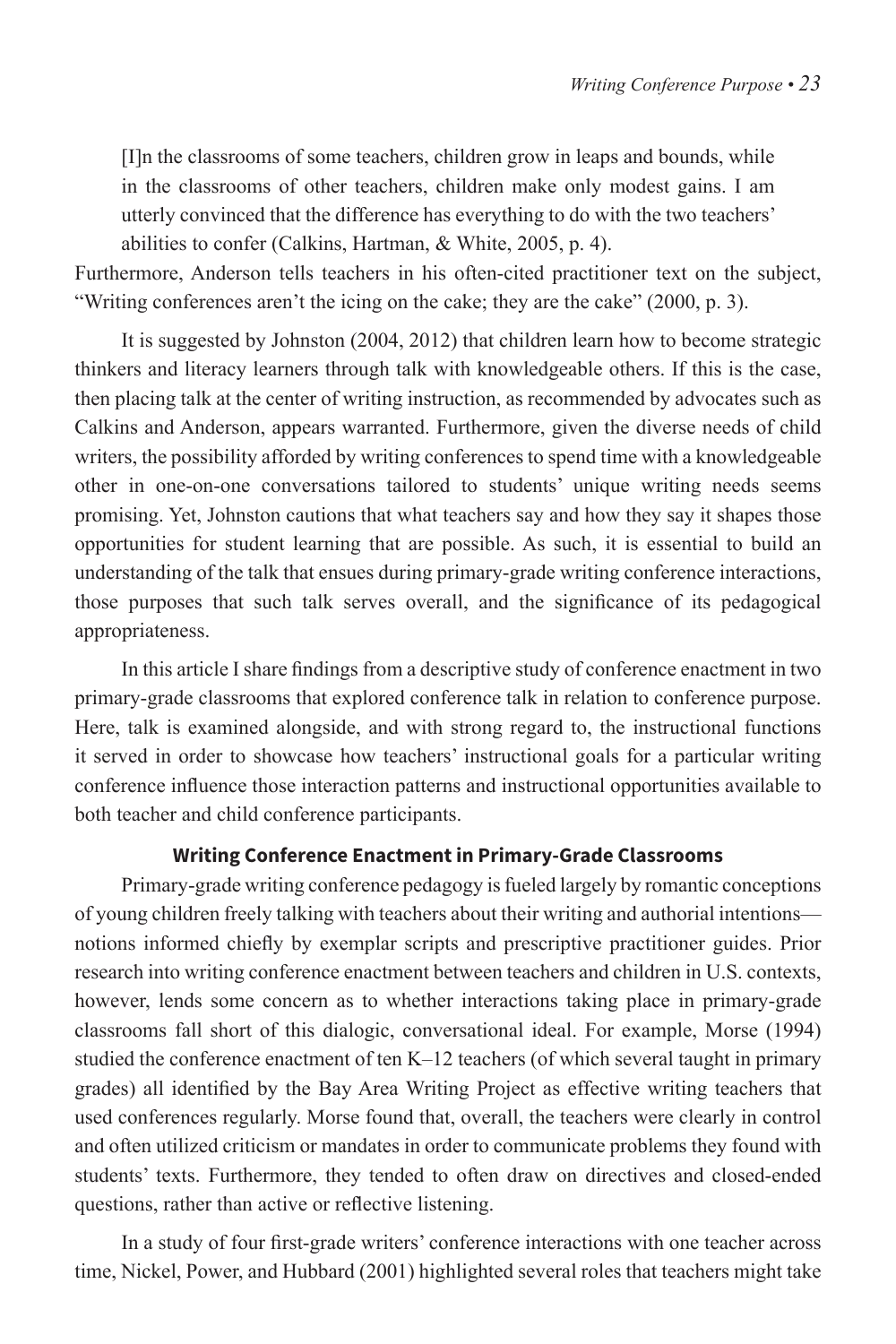up during a writing conference, including: (a) teacher as audience, (b) teacher as writer, (c) teacher as teacher, and (d) teacher as communicator of expectations. They also found that children responded well when the teacher served as an authentic audience who was sincerely interested in their stories; but retreated from this same teacher when she tried to change their already completed stories, offered a plan for the future direction of their stories, asked questions that they did not understand, or asked questions that they deemed part of a "hidden agenda" to take ownership of their work.

More so, according to the larger body of literature, documented writing conferences across U.S. intermediate, secondary, and postsecondary classrooms were frequently not student-led conversations in which student writers expressed their intentions and sought authentic feedback from readers. They instead functioned largely as sites for delivering conventional teacher-driven instruction via traditional discourse structures (e.g., Black, 1998; Daiute et al., 1993; Haneda, 2004; Jacob, 1982; Jacobs & Karliner, 1977; Michaels, 1987; McKeaney, 2009; Park, 2012; Ulichny & Watson-Gegeo, 1989, Wong, 1988).

#### **The Role of Instructional Purpose in Writing Conference Enactment**

Alexander (2006) contends that dialogic teaching need not privilege any one discourse structure, and instead argues for a repertoire of forms and functions that, when taken together, can be characterized as "reciprocal, collective, supportive, cumulative, and purposeful" (p. 28). Furthermore, Scott, Mortimer, and Arguiar (2006) make a case for the occurrence of appropriately varying degrees of authoritative and dialogic talk in classrooms. Within writing conference interactions, it is not only the structures that teacherstudent talk embodies, then, but the purpose that such talk serves overall that is significant in determining pedagogical appropriateness. It is this notion of purpose that is oddly lost in much of the scholarship surrounding conference enactment in general, and primary-grade conference enactment in particular.

Much of the literature on writing conferences in which frequent use of traditional classroom talk patterns were observed explicitly involved a completed text that was revised/ edited during the interaction. It is possible that when conducting writing conferences teachers purposefully don a more authoritative role and draw upon more traditional classroom discourse patterns during revising and editing phases of the writing process yet elect to structure talk in a different manner during preceding phases. Strauss and Xiang (2006) have noted that the ratio of teacher-student talk during earlier planning and drafting conferences in one postsecondary classroom exhibited a well-balanced distribution, lending some empirical evidence to the possible importance of conference purpose in determining appropriate construction for a conference. Sperling (1990, 1991) found that interaction patterns in one ninth-grade classroom often varied not only for different students, but also for the same student, as the type of writing conference, its purpose, or its place in the sequence of written tasks varied. Moreover, Ricks et al. (2017) documented student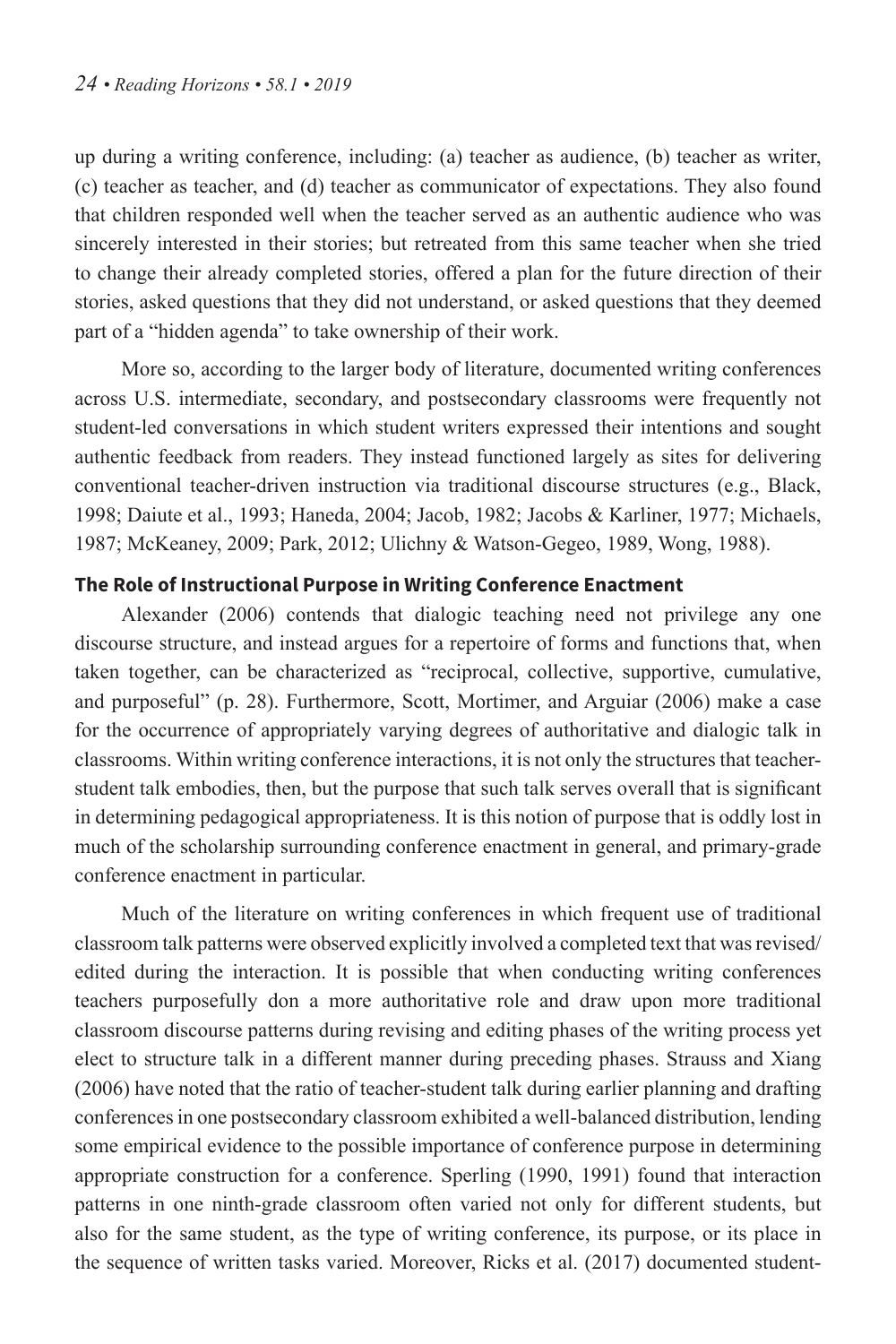directed interactions occurring in one sixth-grade classroom during what they described as content-focused conferences, which tend to occur during earlier planning, drafting, and revising phases.

When attempting to build an understanding of talk and how it is utilized by teachers and students in primary-grade writing conference interactions, examining the overt structures used by conversational participants alone is not enough—especially when such work involves interactions that are performed largely for the same instructional purpose (revising/editing). Doing so risks isolating the function of such talk to how it operates within a particular moment in a writing conference (and within only a particular type of writing conference at that) while ignoring the greater function such talk might play in the conference as a whole.

#### **Methods**

In order to best honor the situated nature and complexity of writing conference talk occurring in the primary grades, a case study design (e.g., Dyson & Genishi, 2005) was used to address the following questions:

1. What instructional purposes do experienced writing teachers draw upon when conducting writing conferences with primary-aged students?

2. How, in general, do experienced writing teachers and young children enact writing conference talk?

3. How, if at all, does this talk vary in relation to specific instructional purposes? Furthermore, descriptive and sociolinguistic approaches and analyses were drawn upon.

#### **Context and Participants**

Two primary-grade classrooms were studied. The first was a kindergarten classroom taught by Mrs. Linda Kelly. The second, was a first-grade classroom taught by Mrs. Maggie Malone (all names are pseudonyms). Both Linda and Maggie, veteran teachers each with 16 years' experience in the classroom, possess strong local reputations as writing instructors. Writing conferences in these classrooms occur daily. In general, Linda and Maggie confer with each student once a week, meeting with four to six students a day. To facilitate this schedule, they often circulate around the room, joining students they intend to confer with at their table or writing spot. Maggie, on occasion, would also ask a group of students back to her table to address a similar writing concern prior to conferring individually with these selected students. During this investigation, Linda and Maggie engaged in multiple writing conference interactions with a combined 46 students, 42 of whom (19 kindergarteners and 23 first-graders) consented to participation in the study.

#### **Sources of Data**

Linda and Maggie both consented to allow documentation of conference enactment in their classrooms in the months of October and November. During this time, separate but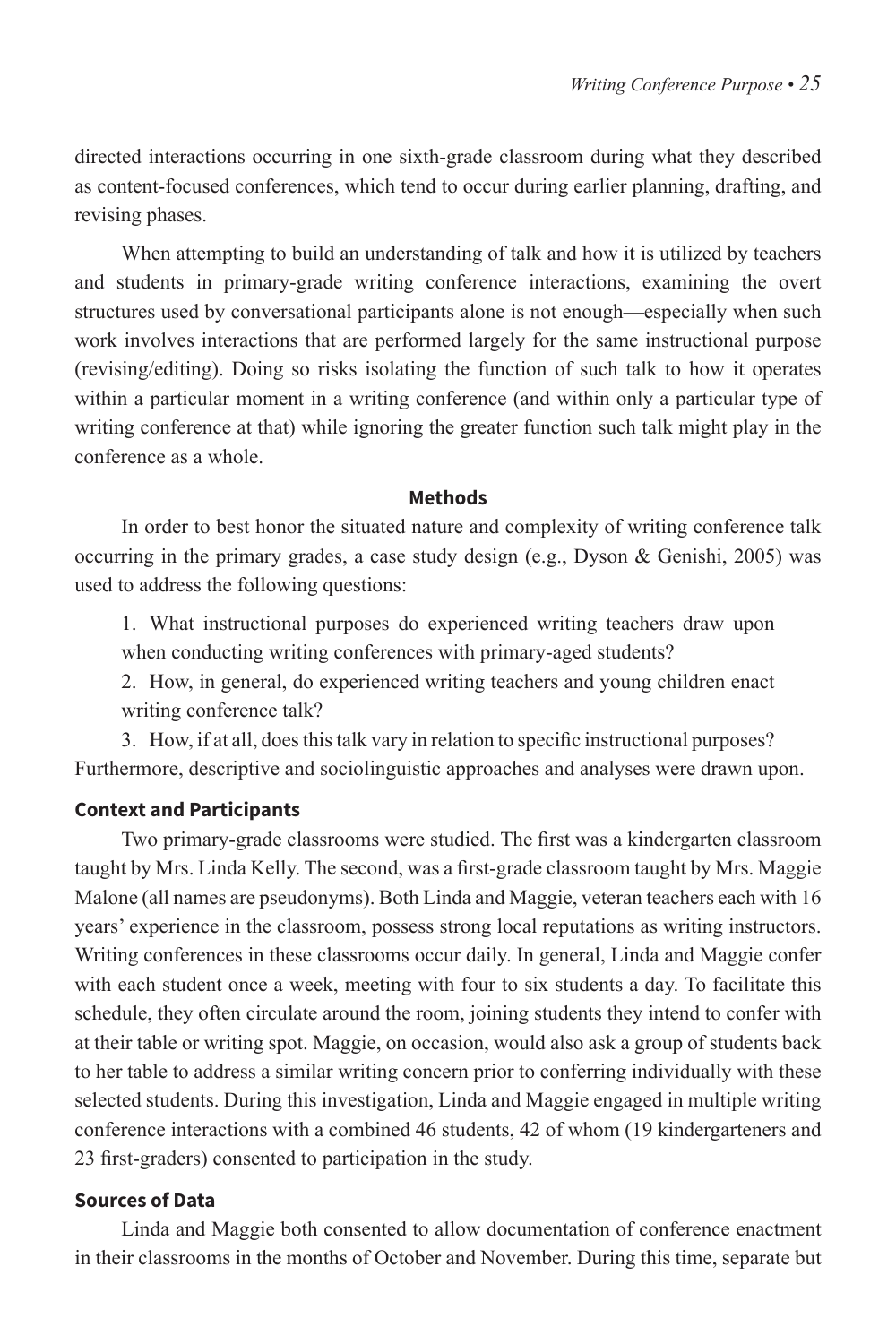co-occurring 14-day (in kindergarten) and 15-day (in first grade) units on crafting personal narrative texts were taught. Over the course of these units, students planned, drafted, and revised several personal narratives on self-selected topics, with participants eventually taking one piece of writing through to publication.

Several sources of data were collected across the units. First, each writing period was documented through observational notes and video recordings, and all artifacts germane to writing instruction or conference activity (e.g., handouts, rubrics, copies of curricular materials, photographs of anchor charts, etc.) were collected. Second, all writing conference interactions were video-recorded for later transcription and analysis. Third, all student writing completed during each writing period was scanned, dated, and saved. Finally, interviews were conducted with both teachers to gather demographic information and descriptions of writing philosophy and practice.

#### **Data Analysis**

**Identification of writing conference instructional purposes.** In order to examine the range of instructional purposes drawn upon by study teachers, 88 writing conference interactions were identified and transcribed from recordings collected across both observed writing units. Focal teacher interviews, observation notes, corresponding curricular guides, and student writing samples were also consulted for any insight they might provide. Initially, this analysis led to the identification of two primary instructional purposes for conferring, mainly: (1) content generation and (2) content transcription. However, upon further inspection, these primary purposes were divided into four secondary purposes: (1) student-led content generation, (2) collaborative content generation, (3) drafting-oriented transcription, and (4) correction-oriented transcription. It was these four secondary purposes that seemed to profoundly influence the way in which conference talk in the dataset operated, and the positioning of students and teacher during the conference; ultimately, determining the work participants could accomplish.

**Analysis of conference talk in relation to its instructional purpose.** In a second round of analysis, talk within each writing conference was analyzed in order to search for patterns in the data that could help explain the seemingly different instructional work occurring across the four identified secondary purposes found in these two classroom contexts.

**Patterns of participant interaction.** One way to explore talk and how it operates within a particular conference is to examine patterns of participant interaction. Patterns of participant interaction were investigated through two means. First, two common measures of speaker involvement (percentage of total words spoken per participant, number of words spoken per utterance per participant) were calculated for each conference transcript. Second, a qualitative analysis of conversational turn-taking was performed. Here, each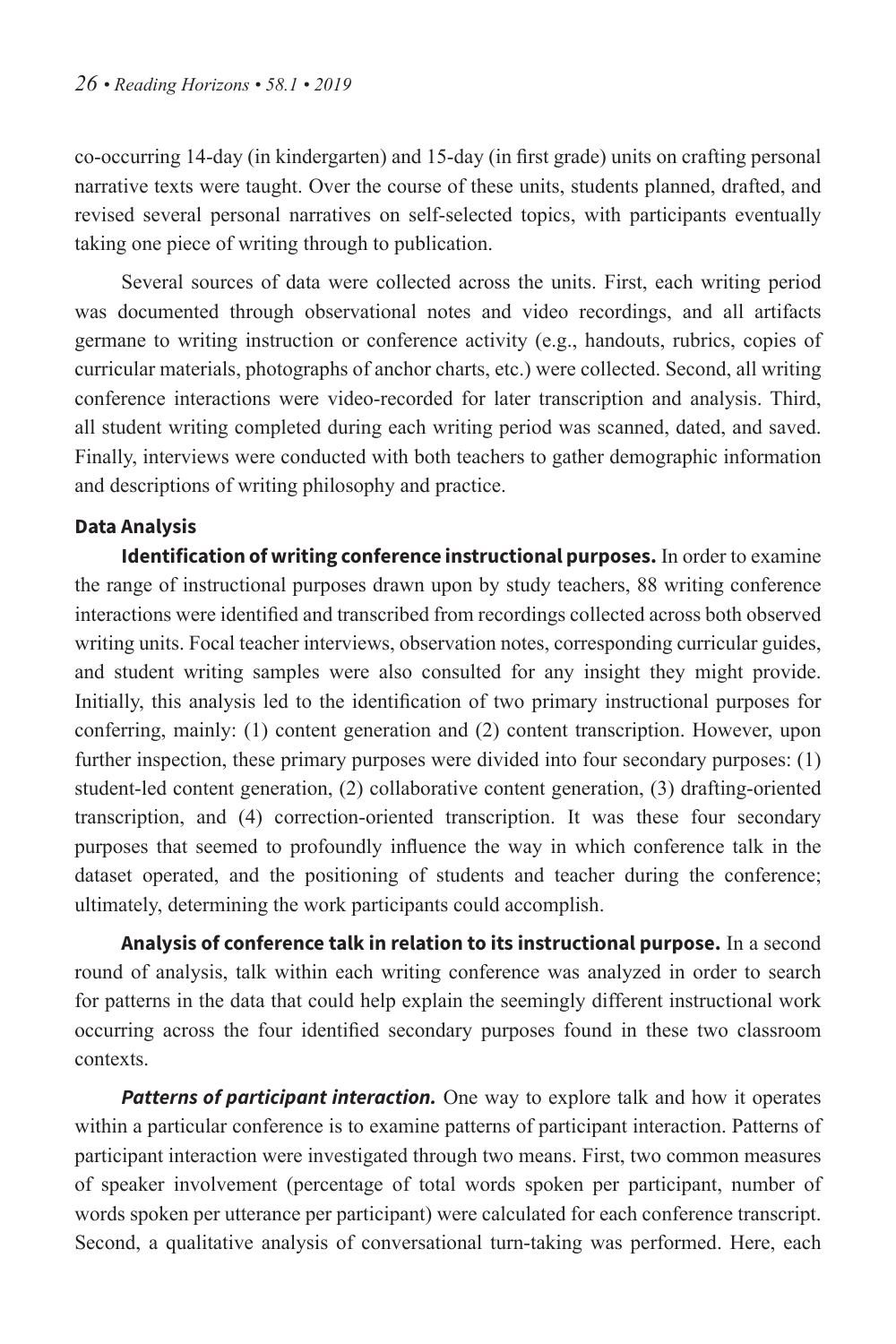conference transcript was first coded for common turn-taking structures drawn upon, including adjacency pairs (e.g., question-answer, request-grant; Sacks, Schegloff, & Jefferson, 1974) and triadic dialogue patterns (e.g., Initiate-Response-Evaluate, Initiate-Response-Feedback; Cazden, 2001; Mehan, 1979). Furthermore, when triadic dialogue included the use of follow-up moves (Wells, 1999) in the third turn to further probe students' responses, as opposed to initiate new topics, the sequence of resulting teacher and student utterances was recoded as either closed chaining (when the sequence concluded with teacher evaluation or feedback) or open chaining (when teacher evaluation and feedback was absent from the final move of the sequence).

*Patterns in communicative forms drawn upon.* Another way to explore conference talk is to examine those communicative forms found within a writing conference. These communicative forms were derived from theory and prior sociolinguistic discourse work. All teacher and student utterances were coded for communicative form. More specifically, each teacher utterance was coded as one of the following: (a) question (authentic initial question, authentic contingent follow-up question, display question), (b) directive (directive to read the text, direct statement directive, hint directive, prompt for response directive, query directive), (c) didactic statement, (d) explication, (e) read-aloud of text, (f) revoicing of student words, or (g) evaluative feedback statement (evaluation of student response, evaluation of student text). Each student utterance was coded as either: (a) elaborated response, (b) succinct response, (c) written response to teachers' question or directive, (d) explanation response, (e) question, (f) teacher requested read-aloud of student text, or  $(g)$ statement challenging prior teacher utterance.

#### **Results**

Four distinct writing conference enactments—each tied to one of the earlier identified secondary instructional purposes—were found in the data, each labeled according to the work it immersed students and teachers in: (1) conferencing as verbal rehearsal, (2) conferencing as criterion-specific collaboration, (3) conferencing as transcription activity, and (4) conferencing as find-and-fix correction. What follows are descriptions of these enactments, along with a discussion of those patterns of participant interaction and communicative forms of talk characteristic of each. Qualitative examples from the data are also provided in order to illustrate how patterns of participant interaction and communicative forms typical to each conference enactment aptly structured talk towards each distinct instructional purpose. The number of writing conferences observed in the data per conference enactment, along with associated conference purposes, writing process phases, general conference content addressed, characteristic patterns of participant interaction, and communicative forms are shown in Table 1. Furthermore, the appendix displays total counts for turn-taking patterns and communicative forms coded in each conference enactment.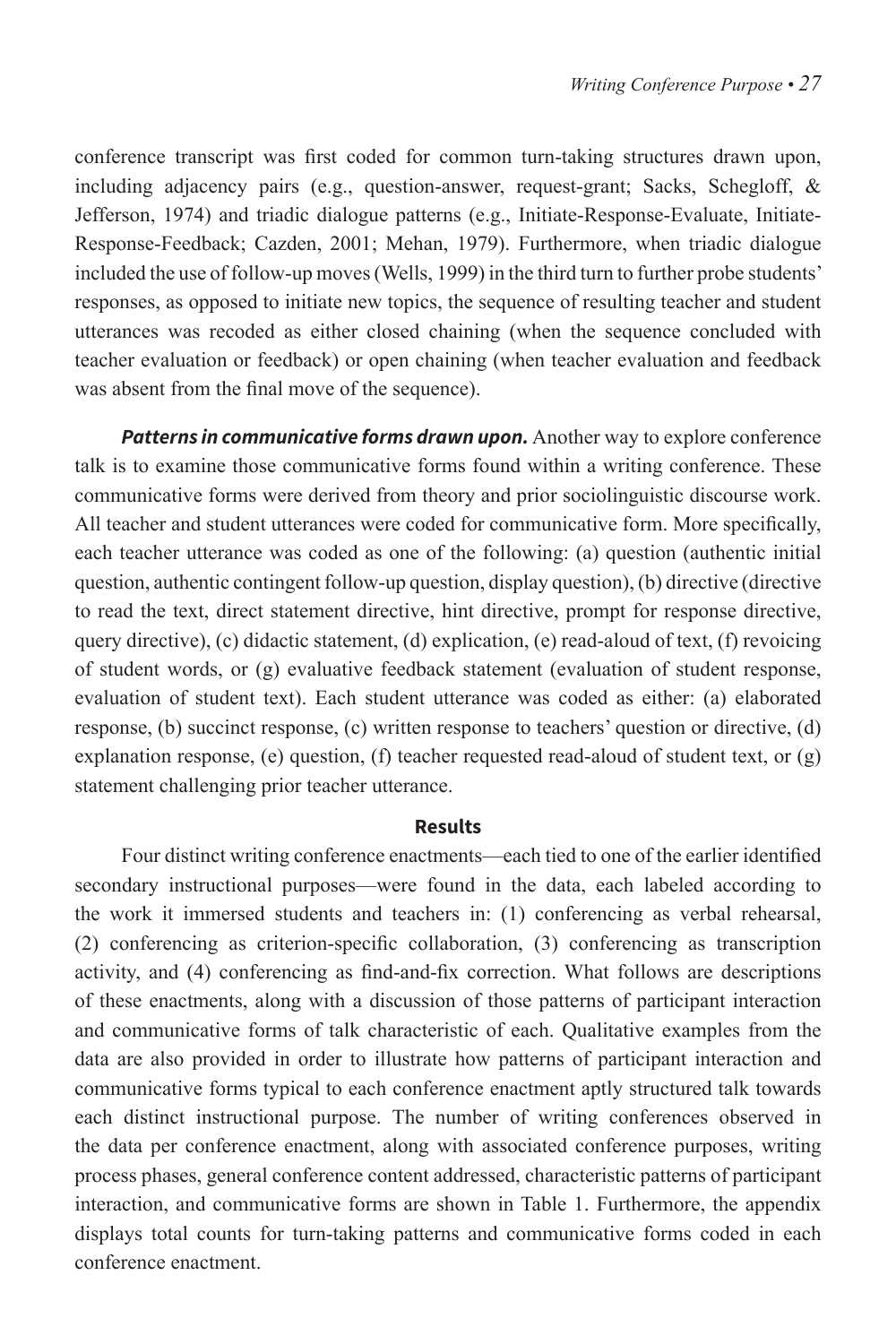|                                  |                                        |                                                         | Table 1 Summary of Conference Enactment Observed by Conference Purpose                                                                                                                                |                                     |                                                                                                                                               |                                                                                                                                                |                                                 |
|----------------------------------|----------------------------------------|---------------------------------------------------------|-------------------------------------------------------------------------------------------------------------------------------------------------------------------------------------------------------|-------------------------------------|-----------------------------------------------------------------------------------------------------------------------------------------------|------------------------------------------------------------------------------------------------------------------------------------------------|-------------------------------------------------|
| Conference<br>Purpose<br>Primary | Conference<br>Secondary<br>Purpose     | Writing Process<br>Phase                                | Conference<br>Content                                                                                                                                                                                 | Conference<br>Enactment             | Characteristic Patterns of<br>Participant Interaction                                                                                         | Communicative Forms of Talk<br>Characteristic                                                                                                  | Conferences<br>of Writing<br>Observed<br>Number |
| Generation<br>Content            | Student-Led<br>Generation<br>Content   | Revising (to add<br>Planning<br>content)                | Content (e.g., Next<br>Page of Text)<br>Initial Planning<br>Planning New                                                                                                                              | Verbal Rehearsal                    | Allotted greatest opportunity for Authentic Questions<br>sharing of conversational floor<br>Heavy reliance on elongated<br>chains of dialogue | Elaborated Student Responses<br>Praise and Encouragement<br>Query Directives<br>Revoicings                                                     | 33                                              |
| Generation<br>Content            | Collaborative<br>Generation<br>Content | add, rearrange<br>Revising (to<br>or change<br>content) | Adding Detail and<br>freeze Characters<br>Setting the Scene<br>Crafting Endings<br>Dialogue to Un-<br>Adding Detail to<br>Clarify Meaning<br>Topic Selection<br><b>Text Structure</b><br>Organization | Criterion-Specific<br>Collaboration | sharing of conversational floor<br>Allotted some opportunity for<br>Heavy reliance on elongated<br>chains of dialogue                         | Elaborated & Succinct Student<br>Authentic Questions<br>Didactic Statements<br>Critical Feedback<br>Query Directive<br>Revoicings<br>Responses | 27                                              |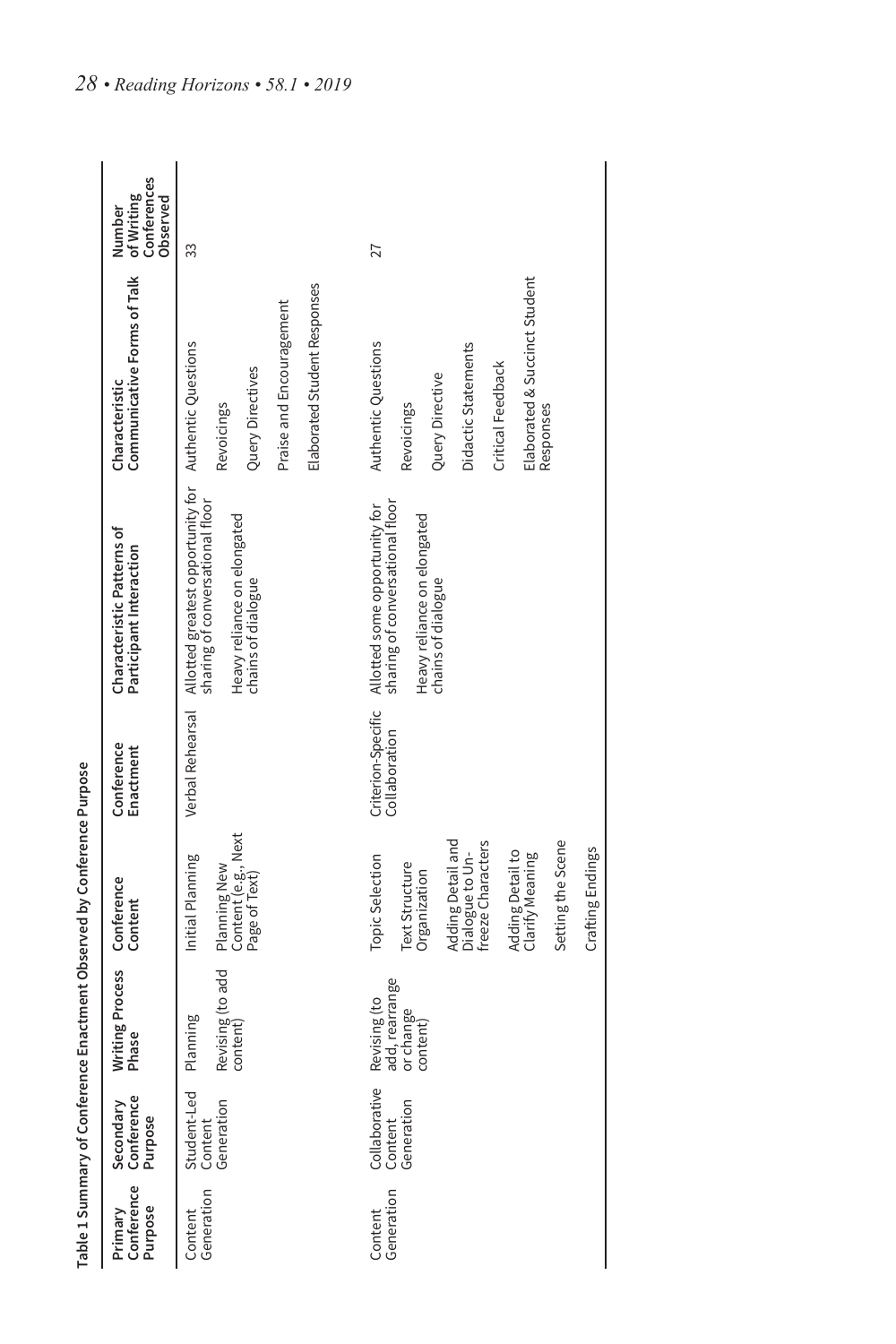| Conference<br>Purpose<br>Primary | $\mathbf{Q}$<br>Secondary<br>Conference<br>Purpose | Process<br>Writing<br>Phase | Conference<br>Content                                                                                                                         | Conference<br>Enactment    | Characteristic Patterns of<br>Participant Interaction                                                                                                                              | Communicative Forms of<br>Characteristic<br>Talk                                                                                                                                                                                                                                 | Conferences<br>of Writing<br>Observed<br>Number |
|----------------------------------|----------------------------------------------------|-----------------------------|-----------------------------------------------------------------------------------------------------------------------------------------------|----------------------------|------------------------------------------------------------------------------------------------------------------------------------------------------------------------------------|----------------------------------------------------------------------------------------------------------------------------------------------------------------------------------------------------------------------------------------------------------------------------------|-------------------------------------------------|
| Transcription<br>Content         | Transcription<br>Drafting-<br>Oriented             | Drafting                    | Capitalization<br>Punctuation<br>Spelling<br>Spacing                                                                                          | Transcription<br>Activity  | Alotted greatest opportunity for<br>sharing of conversational floor<br>repsonse-grant, IRE, and short<br>chains of dialogue ending in t<br>eacher evalualtion<br>Heavy reliance on | Succinct Student Repsonses &<br>Responding by Adding to Text<br>Direct Statement Directives<br>Teacher Read-Alouds of<br>Prompts for Student<br>Evaluative Feedback<br>Display Questions<br>Student Text<br>Response                                                             | 19                                              |
| Content<br>Generation            | Collaborative<br>Generation<br>Content             | Editing                     | Changing Wording<br>to Make Sure Text<br>Capitalization<br>tracting, amd<br>Adding, Sub-<br>Makes Sense<br>Punctuation<br>Spelling<br>Spacing | Find-and-Fix<br>Correction | sharing of conversational floor<br>repsonse-grant, IRE, and short<br>chains of dialogue ending in<br>Alotted little opportunity for<br>teacher evalualtion<br>Heavy reliance on    | Succinct Student Responses<br>Direct Statement Directives<br>& Responding by Adding to<br>Teacher Requested Read-<br>Alouds of Student Text<br>Evaluative Feedback<br>Authentic Questions<br>Didactic Statements<br>Prompts for Student<br>Display Questions<br>Response<br>Text | Total 88<br>თ                                   |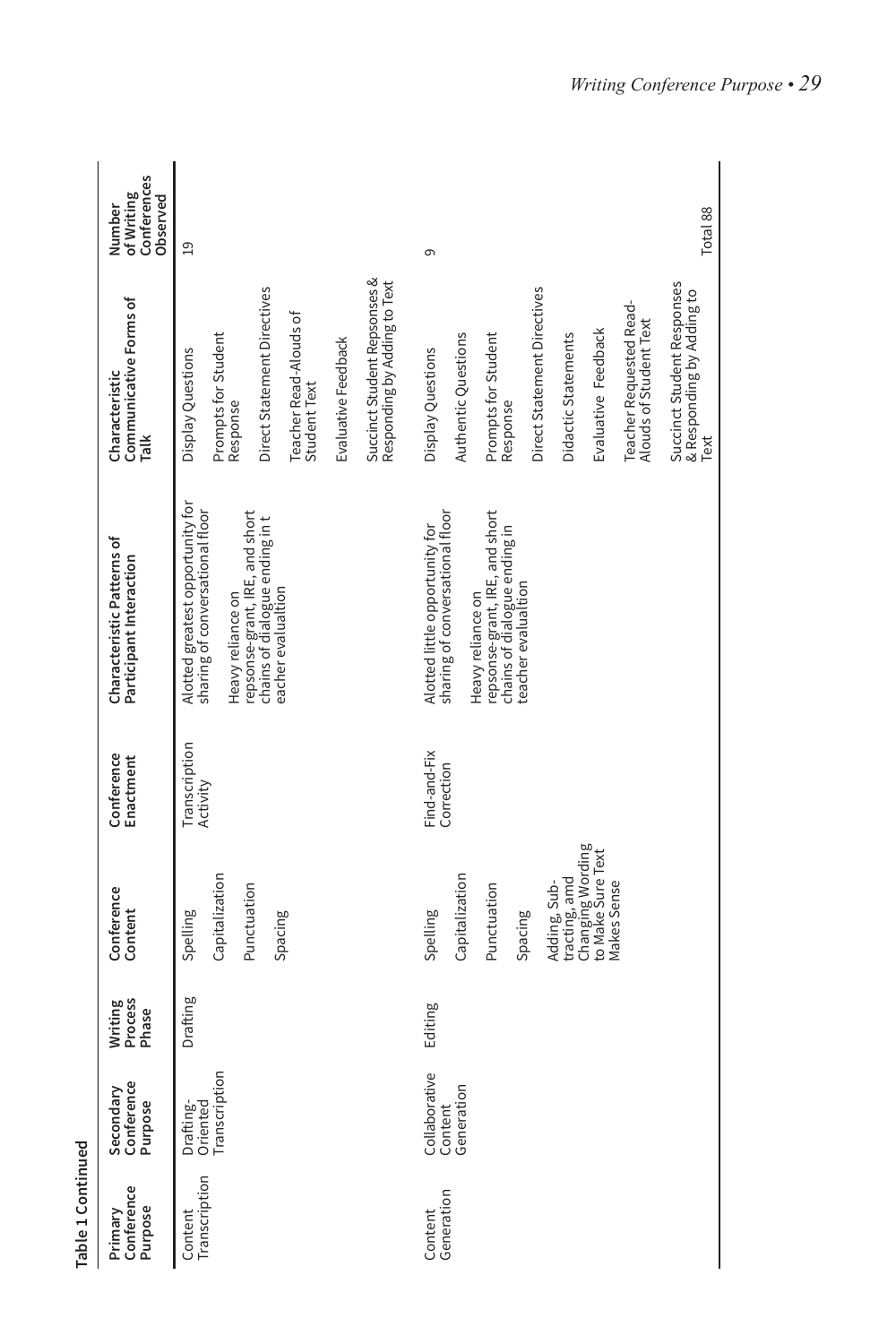#### **Conferencing as Verbal Rehearsal**

During the production of narrative text, the enactment of conferencing as verbal rehearsal afforded students an open space to discuss, try out, and orally rehearse new text or ideas for text with an interested and supportive listener prior to committing words to the written page. Within this enactment the teachers in this study dialogued with students to: (a) build a shared understanding of students' narrative focus, (b) encourage elaboration of student ideas, and (c) periodically reformulate students' oral expressions to better approximate written registers and support future text transcription.

**Characteristic patterns of participant interaction.** Of the four ways in which observed conferences were enacted in these two writing classrooms, the verbal rehearsal conference enactment allotted teachers and students the greatest opportunity for sharing of the conversational floor, with a mean percentage of total words spoken per writing conference of 68% for teachers and 32% for students. Moreover, teachers' and students' words were generally spread over fewer utterances and more closely aligned in terms of the average number of words per utterance than in other conference enactments, permitting longer, more detailed exchanges between participants to occur (teachers averaging 13 words per utterance to students' nine words per utterance).

Furthermore, a heavy reliance on long chains of dialogue was present in this enactment. Unlike simple Initiate-Response-Evaluate, Initiate-Response-Feedback, question-answer, or response-grant patterns of turn-taking, chaining occurs in a conference when teachers use their customarily third turn to engage with and further probe students' responses to their initiating move (Wells, 1999). One way this chaining is accomplished is through contingent questioning (Boyd  $\&$  Rubin, 2006) designed to clarify, expand, or challenge students' responses, which elongate the classic three-move sequence of classroom talk and allow for deeper exploration of the conversational topic at hand. Take for instance the following chaining sequence:

| 01 | Linda Kelly: | What are you working on right now as a writer?       |
|----|--------------|------------------------------------------------------|
| 02 | Student:     | I'm working on My cat is my best friend. And she     |
|    |              | went on the deck one time. She doesn't like going    |
|    |              | outside.                                             |
| 03 | Linda Kelly: | Oh, she's not supposed to go outside and she did it. |
|    |              | So touch the pages and tell me what the cat's gonna  |
|    |              | do.                                                  |
| 04 | Student:     | My cat is walking on the deck to see if she gets     |
|    |              | scared, 'cause my cat's afraid.                      |
| 05 | Linda Kelly: | Oh, so what's going to happen?                       |
|    |              |                                                      |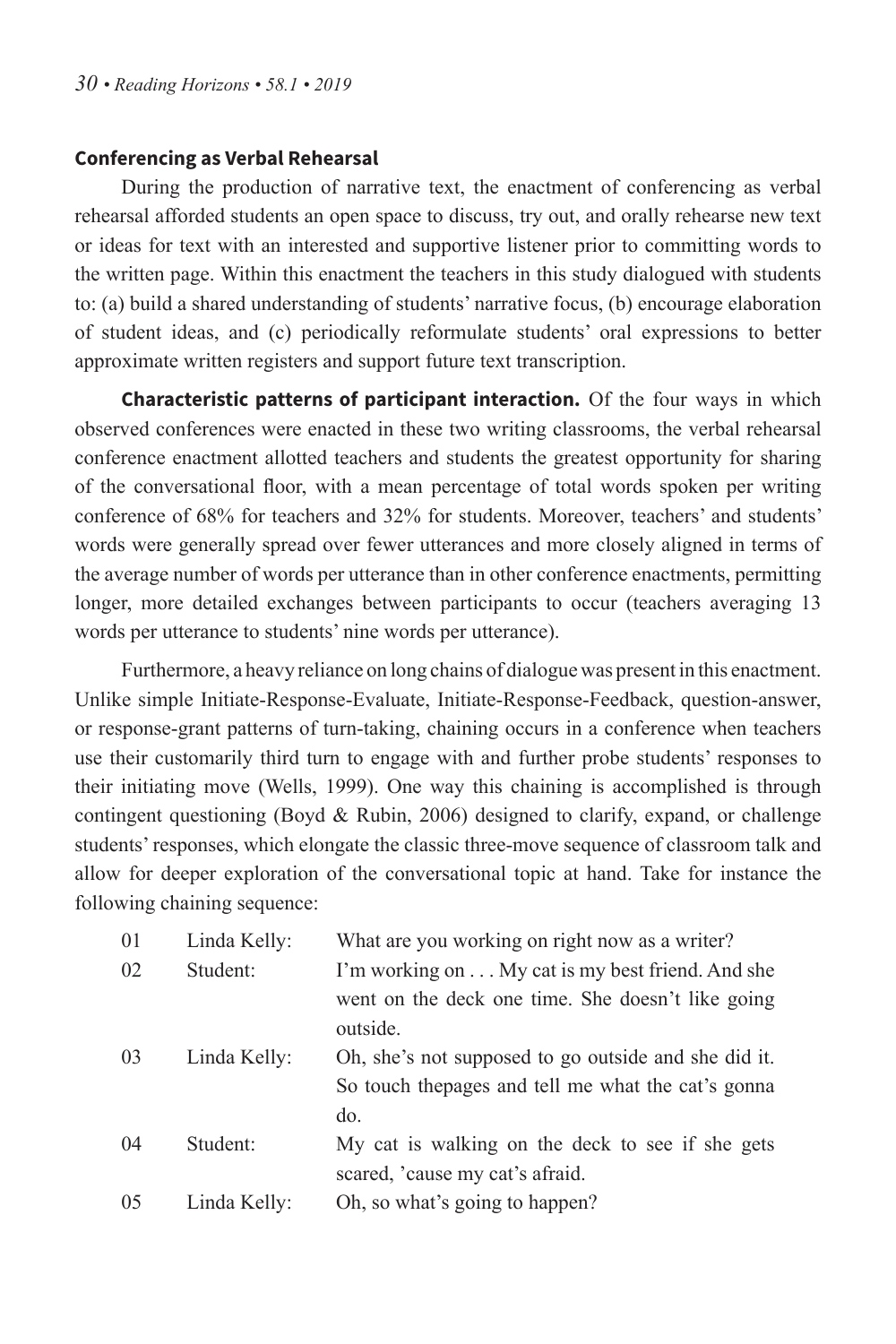| 06 | Student:     | And she actually got paid attention.                    |
|----|--------------|---------------------------------------------------------|
| 07 | Linda Kelly: | What do you mean?                                       |
| 08 | Student:     | Like she got petted.                                    |
| 09 | Linda Kelly: | Who petted her?                                         |
| 10 | Student:     | My daddy and my papa and me.                            |
| 11 | Linda Kelly: | Oh, so my cat went on the deck to see if it was scary   |
|    |              | So we petted her. And then what happened?               |
| 12 | Student:     | And then she saw it wasn't scary.                       |
| 13 | Linda Kelly: | And then she saw it wasn't scary. I like that! Okay, so |
|    |              | let's put your words down here. My cat went on the      |
|    |              | deck to see if it was scary                             |

Here, Linda employed a series of contingent questions in order to build upon and clarify a student's story idea prior to suggesting wording for her text, leading to a deeper, more elongated exchange between conversational participants. This excerpt also exemplifies the lengthier turns of talk and a more equal talk distribution characteristic of the conferencing as verbal rehearsal enactment and discussed earlier.

**Characteristic communicative forms of talk.** By far, authentic questions (whether initial or contingent follow-up) made up a large portion of the communicative forms drawn upon by study teachers when enacting conferencing as verbal rehearsal. For instance, in the previously provided example we see that Linda utilized authentic questions in utterances 01, 05, 07, 09, and 11. Furthermore, many of these questions built upon what was said previously and functioned to clarify for Linda (and I would contend for the student as well) the events and sequence of the student's personal narrative as they coplanned and orally rehearsed each page of her text.

Along with authentic questions, teacher revoicings of students' words was a key communicative form. Here, revoicing was often used as a means to offer a reformulated version of students' words in the form of a query directive (i.e., suggestion) for possible transcription. Linda, in particular, drew upon conferencing as verbal rehearsal often in order to scaffold kindergarten students' oral to written language. As such, she followed many revoicings with direct statement directives instructing students to "put your words down" on their paper (e.g., utterances 11 and 13), further strengthening the oral language to written text connection central to this enactment. Revoicing was also sometimes used to give prominence to students' words, encourage them to say more, or assure shared understanding of an idea. For instance:

| Student:       | THEN IT WENT DOWN.                                          |
|----------------|-------------------------------------------------------------|
| Maggie Malone: | Then it went down?                                          |
| Student:       | Yeah 'cause, umm, I meant to say it went up in the air like |
|                | this and then went down. But I forgot.                      |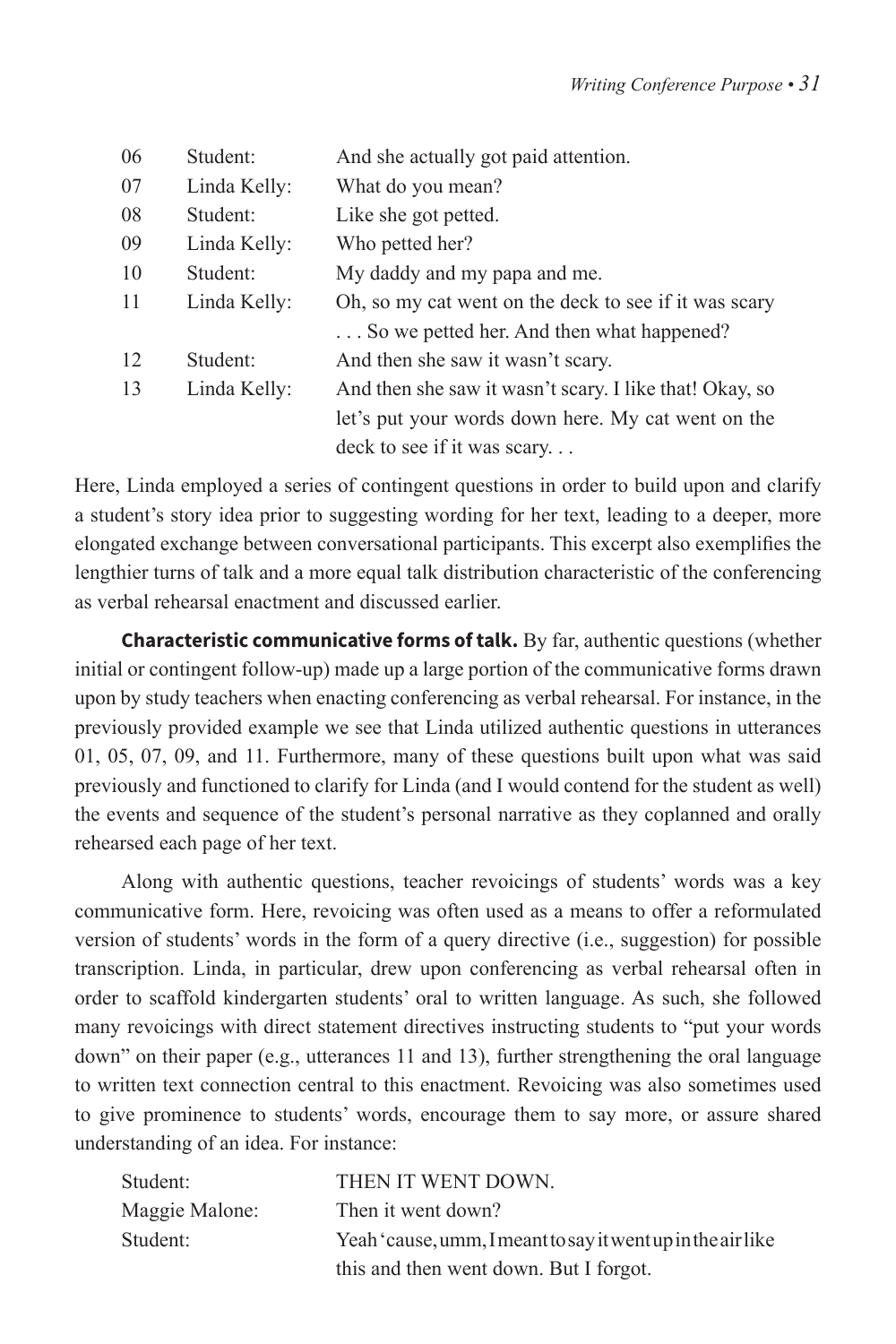Noticeably lacking, however, were more traditional display questions and didactic statements. Moreover, evaluations of students' ideas or written texts was seldom provided, and critical evaluations were nonexistent in the data for this particular enactment. When evaluation was present it consisted, exclusively, of praise.

Student utterances within verbal rehearsal conference enactment consisted, largely, of elaborated responses most often preceded by authentic questions about students' story content from teachers. As expected, succinct responses were sometimes observed as well. These frequently followed teacher directives and presented as verbalized agreement or nods of the head. On occasion, students showcased a willingness to challenge teacher utterances in this enactment. For example:

| Maggie Malone: | I think you need to add some words. Do you want to say |
|----------------|--------------------------------------------------------|
|                | something like it went up in the air?                  |
| Student:       | No. I'm gonna write, it did a wheelie.                 |
| Maggie Malone: | It did a wheelie! Perfect.                             |

When such challenges occurred—always in response to query directives suggesting possible content—teachers were quick to withdraw offending suggestions and praise student efforts.

#### **Conferencing as Criterion-Specific Collaboration**

The enactment of conference as criterion-specific collaboration afforded students a collaborative space to revise and generate narrative text content towards explicit criterion expectations with a knowledgeable, and sometimes critical, listener. Within this enactment, teachers in this study once again dialogued with students to build a shared understanding of students' narrative focus but did so in relation to improving students' texts in substantive ways so that they better reflected an understanding, though arguably a simple one, of what "good stories have" or elements "readers expect to see" in a personal narrative. Within the two classrooms, such conferences often attended to: (a) "setting the scene" of a story, (b) "unfreezing" characters and events through the addition of detail and dialogue in order to create metal images for readers, (c) "zooming in" and "telling a story in itsy-bitsy steps" so that it retained a singular topical focus, and (d) drafting appropriate endings.

Characteristic patterns of participant interaction. When measured in terms of percentage of total words spoken per writing conference, participant interaction within criterion-specific conference enactment was comparable to transcription activity and findand-fix correction conference enactments (both examined in subsequent sections), with a mean percentage of 15% of total words spoken per writing conference articulated by students and 85% by teachers. Yet this statistic is a bit misleading and downplays the importance of student contributions found within this enactment. Although, on average, students did not speak for as long as they did within a verbal rehearsal conference enactment, students did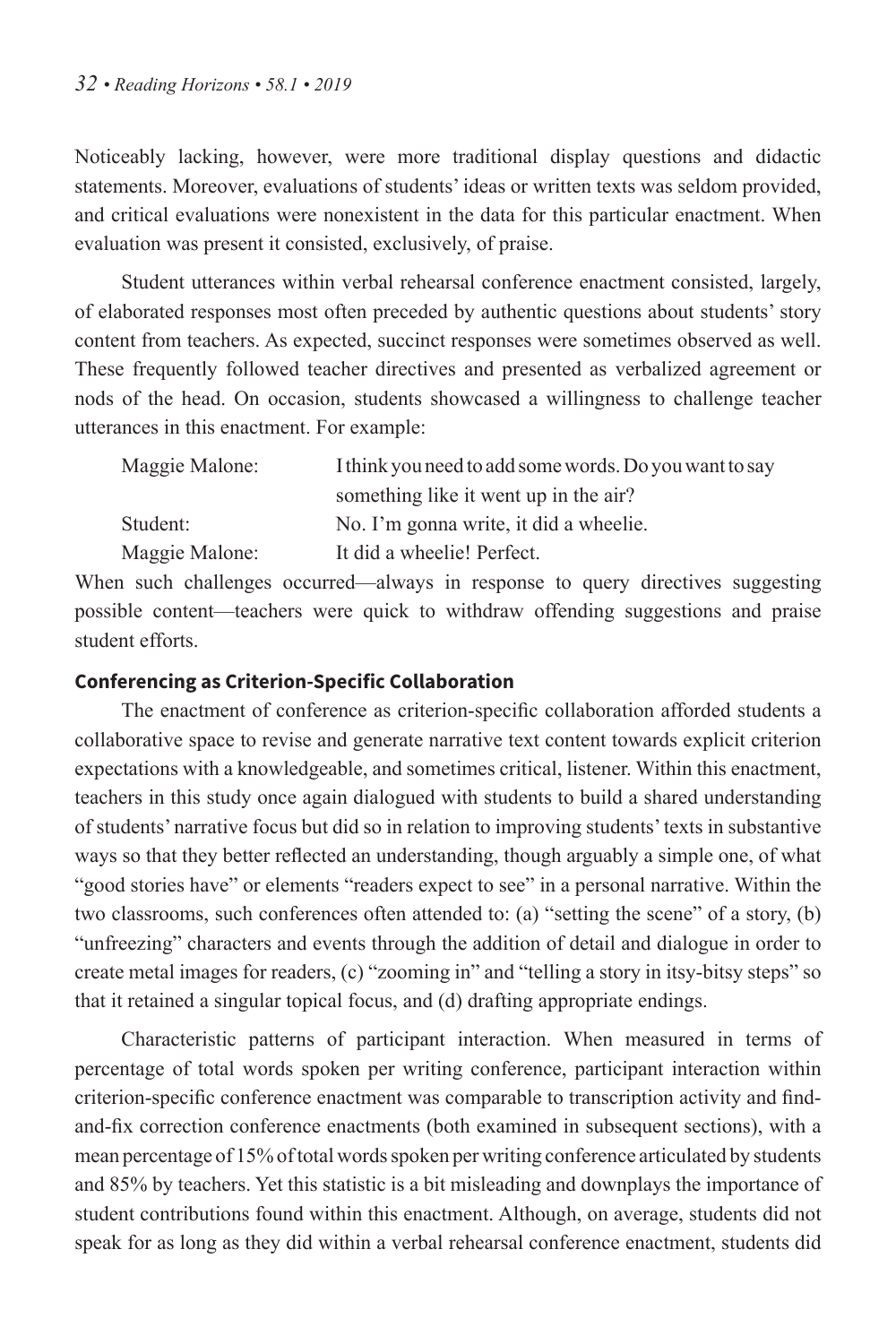converse openly with teachers and contribute substantive responses overall. They did this, however, between long stretches of teacher talk (teachers averaging 24 words per utterance to students' 6 words per utterance). For example:

| 01 |                             | Maggie Malone: Can I see what you have?                                                                                                                                                                                                                                                                                                                                                                                                                                                                                                      |
|----|-----------------------------|----------------------------------------------------------------------------------------------------------------------------------------------------------------------------------------------------------------------------------------------------------------------------------------------------------------------------------------------------------------------------------------------------------------------------------------------------------------------------------------------------------------------------------------------|
| 02 | Student:                    | Yeah.                                                                                                                                                                                                                                                                                                                                                                                                                                                                                                                                        |
| 03 |                             | Maggie Malone: Okay, so where are you at in your story?                                                                                                                                                                                                                                                                                                                                                                                                                                                                                      |
| 04 | Student:                    | Right here.                                                                                                                                                                                                                                                                                                                                                                                                                                                                                                                                  |
| 05 |                             | Maggie Malone: Why don't you read that part.                                                                                                                                                                                                                                                                                                                                                                                                                                                                                                 |
| 06 | Student:                    | WE JUMPED AND JUMPED AND JUMPED. IT<br>WAS FUN.                                                                                                                                                                                                                                                                                                                                                                                                                                                                                              |
| 07 |                             | Maggie Malone: Great. You know what I love. I love how you said<br>jumped three times. When you say jumped and jumped and jumped that<br>really helps me picture it as the reader. It helps me picture that you must<br>have done a lot of jumping that day.                                                                                                                                                                                                                                                                                 |
| 08 | Student:                    | We did it for two hours.                                                                                                                                                                                                                                                                                                                                                                                                                                                                                                                     |
| 09 |                             | Maggie Malone: Wow! So, it sounds like you're almost ready to end                                                                                                                                                                                                                                                                                                                                                                                                                                                                            |
|    |                             | your story. So what do you think we could say here at the end? We want                                                                                                                                                                                                                                                                                                                                                                                                                                                                       |
|    | to stay close to the story. |                                                                                                                                                                                                                                                                                                                                                                                                                                                                                                                                              |
| 10 | Student:                    | Then we went back home.                                                                                                                                                                                                                                                                                                                                                                                                                                                                                                                      |
| 11 |                             | Maggie Malone: What could you say instead of then we went back<br>home? You know what, sometimes writers like<br>to end their stories with a big feeling. Like how they<br>felt about the story. Like they might say something<br>like, umm Anthony's birthday party was so much<br>fun, I love having Anthony as my friend. That's a big<br>feeling. It helps your reader understand how you felt<br>by the end of the story. That's one option. What do<br>you think? Something that's connected and helps us<br>stay right in the moment. |
| 12 | Student:                    | I could say that it was the end of jumping.                                                                                                                                                                                                                                                                                                                                                                                                                                                                                                  |
| 13 |                             | Maggie Malone: You could say it was time to end the party. I had so<br>much fun.                                                                                                                                                                                                                                                                                                                                                                                                                                                             |
| 14 | Student:                    | But we had a sleepover.                                                                                                                                                                                                                                                                                                                                                                                                                                                                                                                      |
| 15 |                             | Maggie Malone: Oh, it was a sleepover. Well when So wait though,<br>you're not jumping at Anthony's house are you?                                                                                                                                                                                                                                                                                                                                                                                                                           |
| 16 | Student:                    | No. I already added that detail.                                                                                                                                                                                                                                                                                                                                                                                                                                                                                                             |
| 17 | Maggie Malone: Oh, you did. |                                                                                                                                                                                                                                                                                                                                                                                                                                                                                                                                              |
| 18 | Student:                    | Here. WE ARE AT THE PLACE. IT IS CALLED<br>SKYZONE.                                                                                                                                                                                                                                                                                                                                                                                                                                                                                          |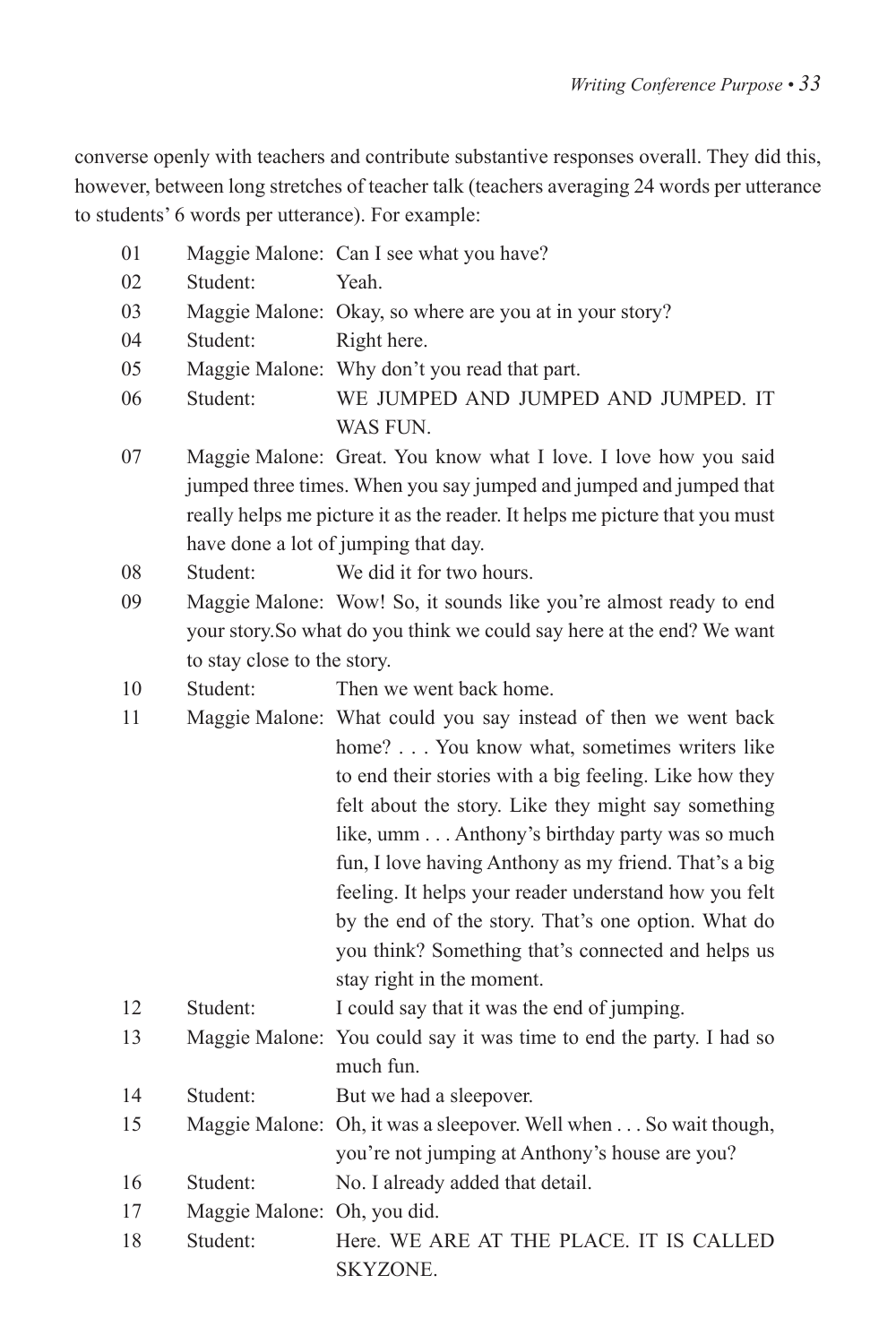| 19 |          | Maggie Malone: Ah. I see. So you know what, maybe you could end   |
|----|----------|-------------------------------------------------------------------|
|    |          | it by saying it was time to go back to Anthony's                  |
|    |          | house for our sleepover. What do you think?                       |
| 20 | Student: | Or we could add pages.                                            |
| 21 |          | Maggie Malone: You could. But you know what, a Small Moment       |
|    |          | story really takes place in one moment in time. So                |
|    |          | you could add your ending here, and then you could                |
|    |          | have another book of what happened at the actual                  |
|    |          | party at his house.                                               |
| 22 | Student: | Okay.                                                             |
| 23 |          | Maggie Malone: Why don't you think about those couple of thoughts |
|    |          | we just put together, and you think about how you'd               |
|    |          | like to end it. Okay.                                             |

Furthermore, once a conference focus was determined, commonly through a combination of simple Initiate-Response-Feedback, Initiate-Response-Evaluate, responsegrant, and question-answer patterns of turn-taking (e.g., utterances 01–09), and in conjunction with cues provided by students' written texts, participants tended to draw on prolonged chaining patterns to accomplish work pivotal to conference goals. This pattern is exemplified in utterances 09–23 of the example.

**Characteristic communicative forms of talk.** Those communicative forms most often found in verbal rehearsal conference enactment were also those drawn upon frequently by teachers in criterion-specific collaboration conference enactment. Authentic initiating and contingent questions functioned, largely, to clarify (e.g., "So wait though, you're not jumping at Anthony's house are you?") and extend (e.g., "So what do you think we could say here at the end?") student content as before. Yet these questions often also served to probe students' thinking, grounded in criterion expectations for writing shared by teachers, as demonstrated in utterances 09 and 11 of the example excerpt.

Along with authentic questions, revoicings of students' words, and, in particular, query directives consisting of teachers' reformulations of students' words and ideas (e.g., utterances 11, 13, 19, and 21) were key communicative forms for scaffolding student thinking in this enactment. Moreover, teacher didactic statements (i.e., teacher telling) were observed in each writing conference within the data identified as invoking criterionspecific conference enactment. For instance, in utterance 11 Maggie states:

You know what, sometimes writers like to end their stories with a big feeling. Like how they felt about the story. Like they might say something like, umm . . . Anthony's birthday party was so much fun, I love having Anthony as my friend. That's a big feeling. It helps your reader understand how you felt by the end of the story.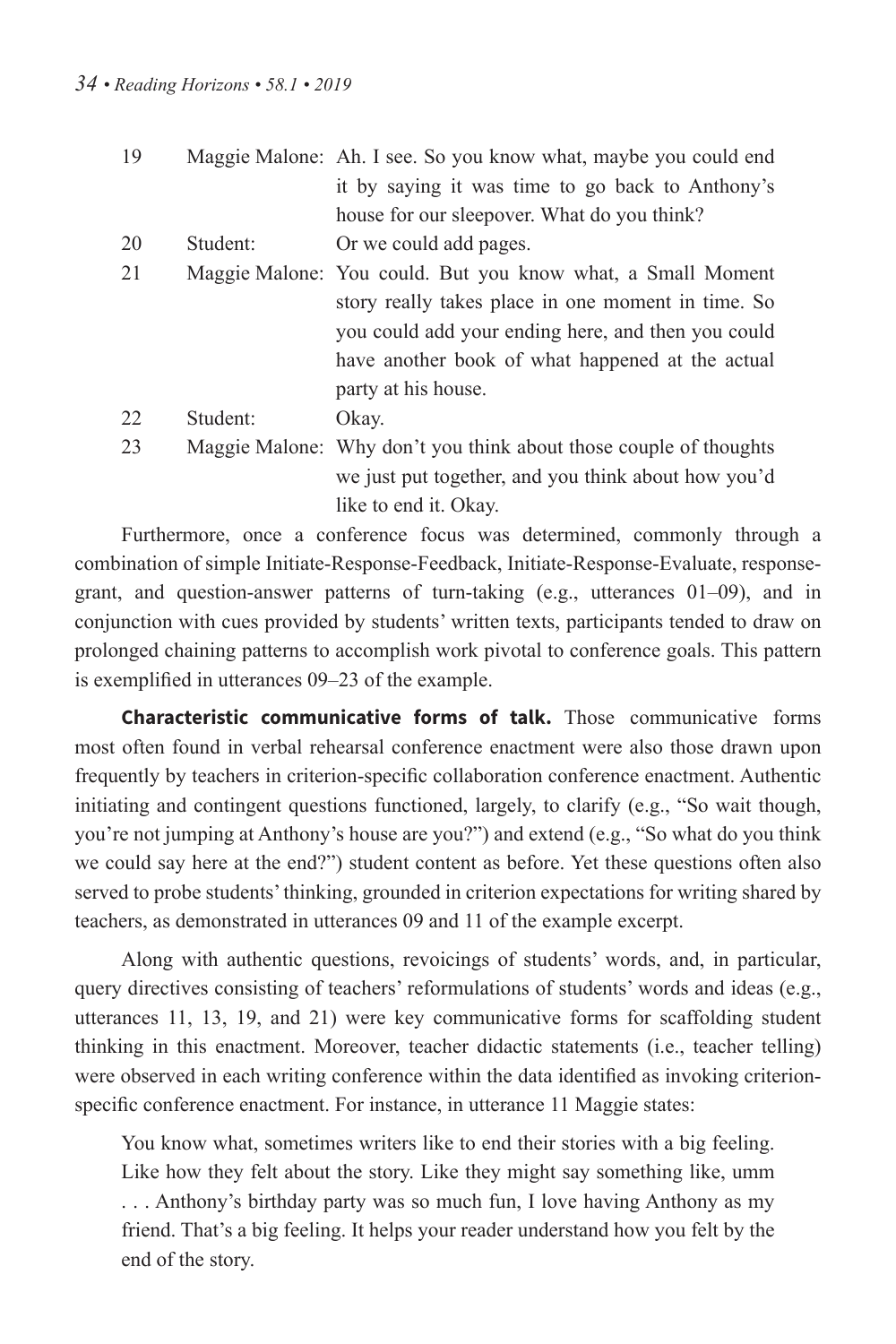As such, teacher didactic statements could be considered a defining characteristic of this enactment in conjunction with a focus on content generation (as opposed to content transcription).

Student utterances within criterion-specific collaboration conference enactment consisted, largely, of both succinct and elaborated responses to teacher questions, comments, and suggestions. While within a verbal rehearsal conference enactment all content suggested by students that "made sense" was accepted and praised, teachers set a higher threshold for content generated during a criterion-specific collaboration conference enactment, often questioning and reworking content that did not meet expectations while sharing explicit reasons for doing so. For instance, in utterance 21 Maggie states:

You could. But you know what, a Small Moment story really takes place in one moment in time. So you could add your ending here, and then you could have another book of what happened at the actual party at his house.

However, true to writing workshop tenants advocated by Graves and Calkins, within this enactment students were still, by and large, granted primary-knower status in terms of their content and allowed final say on what was ultimately chosen for inclusion in their texts (e.g., utterance 23). Furthermore, students showed a willingness to challenge teacher utterances within this conference enactment as we see this student do in response to Maggie's suggestions in utterance 14 (in which he offered additional information negating her suggestion) and utterance 20 (in which he countered her suggestion with one of his own), with teachers only occasionally exerting primary-knower status and defending their earlier claims through further explication as Maggie did in utterance 21.

#### **Conferencing as Transcription Activity**

The enactment of conferencing as transcription activity afforded students an opportunity to draft written text under the close guidance of a knowledgeable other that more closely approximated conventional norms of the culture (in terms of alphabetic letter formation, spelling, capitalization, spacing, and punctuation) for word- and sentence-level construction during the production of narrative text. Within this enactment, the teachers in this study led students to transcribe sentences word by word, pausing when mistakes were made or when students were unable to comply independently to assist by means of: (a) facilitating strategic routines for problem-solving, (b) stimulating recall, or (c) providing additional information.

While, on occasion, teachers and students entered a transcription activity conference with content students had previously developed on their own, it was far more common that this enactment was evoked immediately following verbal rehearsal or criterion-specific conference enactment. Although this transcription activity conference enactment tended to occur alongside another enactment within the same teacher-student interaction, due to the abrupt and noticeable shift in the discourse it produced, these co-occurring enactments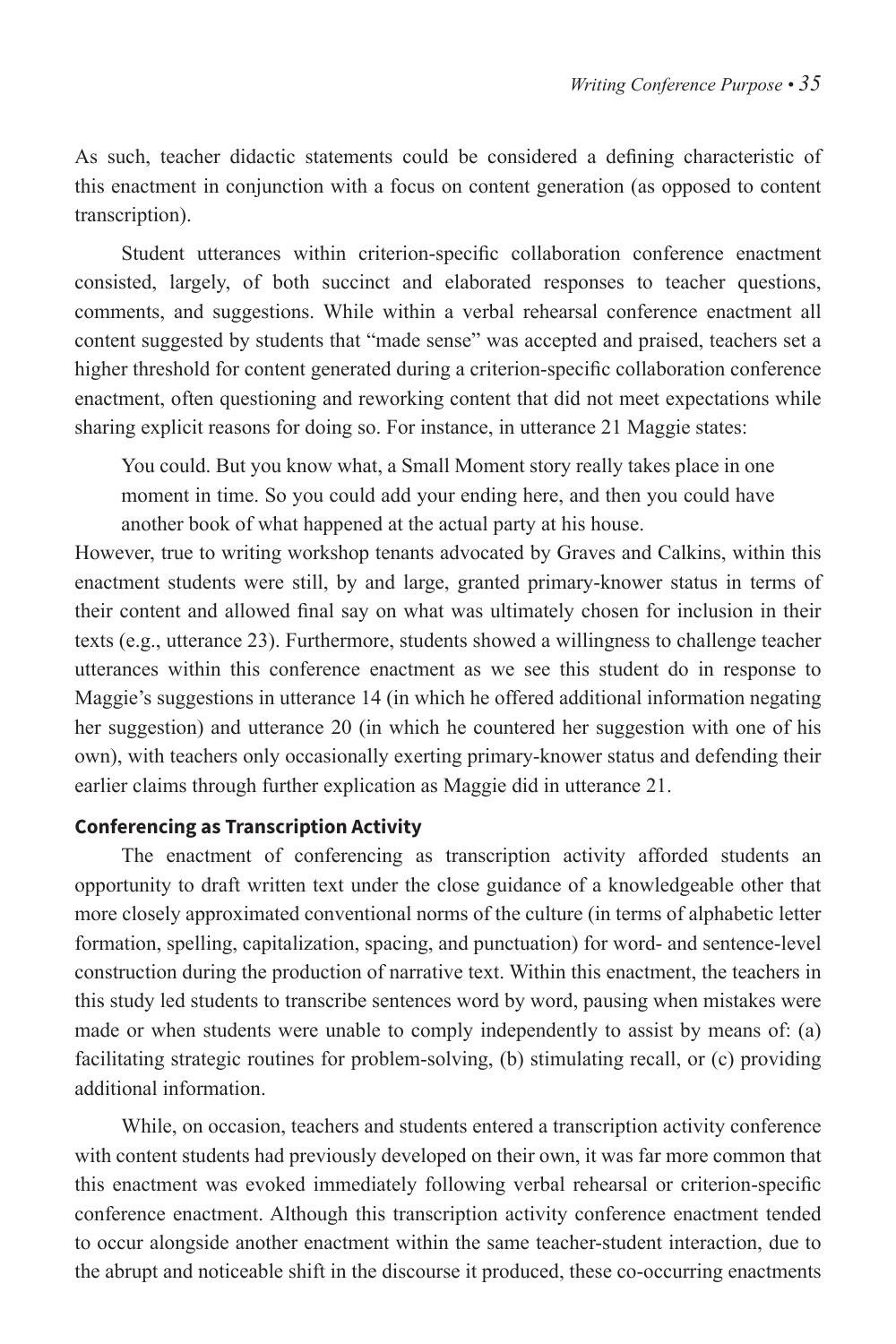were regarded as separate consecutive writing conferences in this research.

**Characteristic patterns of participant interaction.** In direct contrast to verbal rehearsal enactment, transcription activity conference enactment permitted teachers and students the least opportunity for sharing of the conversational floor; with a mean percentage of total words spoken per writing conference of 92% for teachers and 8% for students. This discrepancy is further displayed when comparing mean words spoken per utterance per conference. Here, both teachers' and students' words were spread over a larger number of turns of talk in comparison to other enactments, with students averaging only one word/ utterance/writing conference to teachers' nine words/utterance/writing conference. This pattern of fragmented teacher phrases punctuated intermittently by student phonetic sound or single-word responses is showcased in the following conference segment:

| 01 | Maggie Malone: Okay, he      |                                                                        |
|----|------------------------------|------------------------------------------------------------------------|
| 02 | Student:                     | [Student writes HE on her paper.]                                      |
| 03 |                              | Maggie Malone: Felt You're going to put up a finger for every sound in |
|    |                              | this one.                                                              |
| 04 | Student:                     | /F//E//L//T/. [Student writes FLT on her paper.]                       |
| 05 |                              | Maggie Malone: Yep. HE FELT soft                                       |
| 06 | Student:                     | /S//O//F//T/. [Student writes an S on her paper.]                      |
| 07 |                              | Maggie Malone: /OOO/ put the octopus.                                  |
| 08 | Student:                     | [Student adds an O on her paper after the S.]                          |
| 09 | Maggie Malone: /S//O//F//T/. |                                                                        |
| 10 |                              | Student: [Student adds an F on her paper after the O.]                 |
| 11 | Maggie Malone: /T/.          |                                                                        |
| 12 | Student:                     | [Student adds a T on her paper after the F, writing                    |
|    |                              | SOFT.]                                                                 |
| 13 |                              | Maggie Malone: Yep. HE FELT SOFT and                                   |
| 14 | Student:                     | [Student writes AND on her paper.]                                     |
| 15 | Maggie Malone: Furry         |                                                                        |
| 16 | Student:                     | /F//UR/. [Student writes an F on her paper.]                           |
| 17 | Maggie Malone: /UR/.         |                                                                        |
| 18 | Student:                     | [Student adds an R to her paper following the F.]                      |
| 19 |                              | Maggie Malone: Andwhenyouhear/EE/attheendofaword, what letter is       |
|    |                              | it usually? It's usually a Y, so add that.                             |
| 20 | Student:                     | [Student adds a Y to her paper following the R.]                       |
| 21 | Maggie Malone: Yep. Good.    |                                                                        |

Likewise, when juxtaposed in terms of conversational turn-taking, transcription and content generation-focused enactments (i.e., verbal rehearsal and criterion-specific collaboration) again deviate widely from one another. In transcription activity conference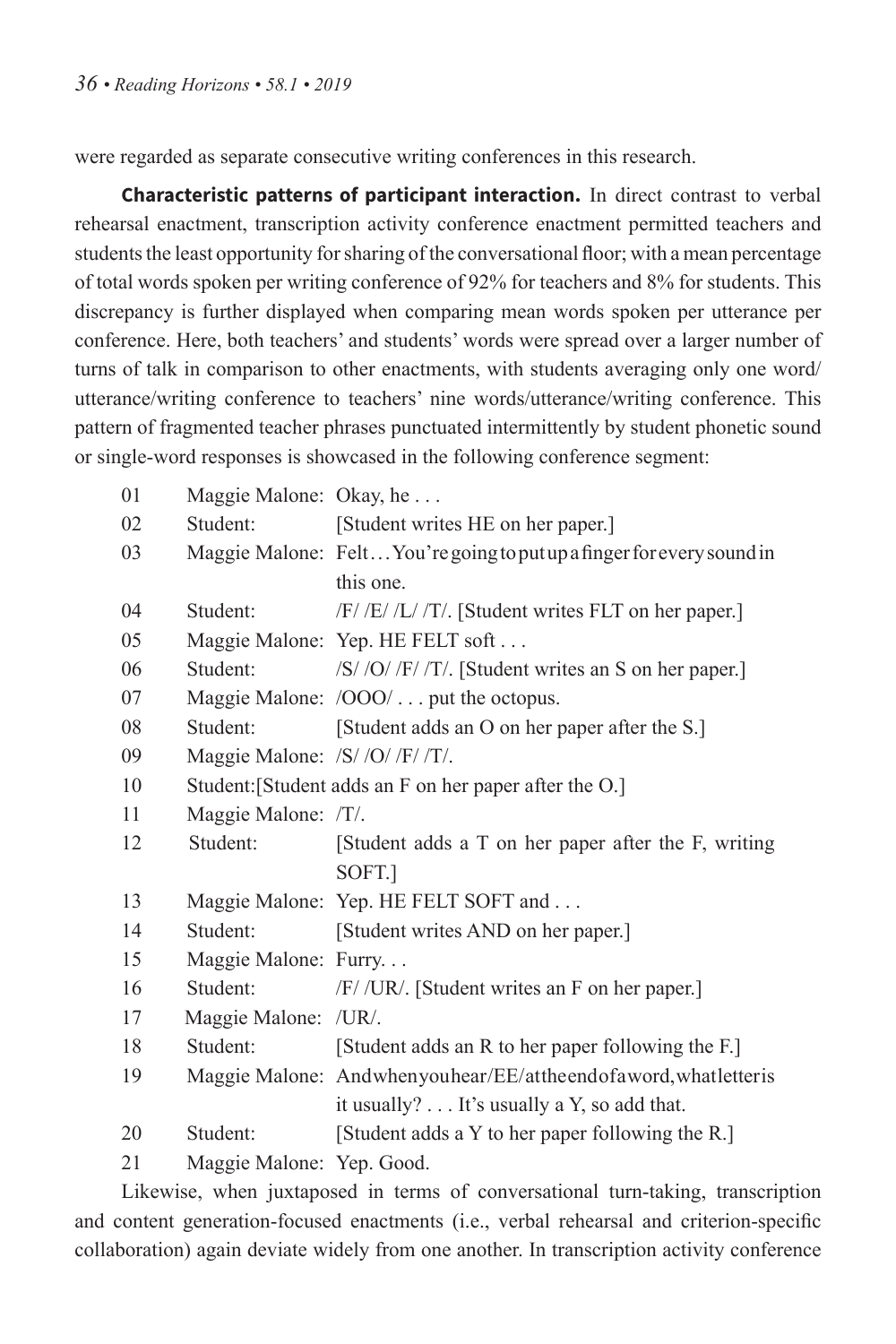enactment participant turn-taking was comprised extensively of response-grant and Initiate-Response-Evaluate triadic dialogue patterns. When chaining did occur, it consisted of short stints of connected dialogue centered on problem-solving the transcription of a particular sound, word, or written convention. The provided example conference segment nicely illustrates how these patterns (response-grant, Initiate-Response-Evaluate, and chaining) functioned collectively in this enactment as teacher and student worked to transcribe a sentence. For instance, Maggie began the conference utilizing response-grant and Initiate-Response-Evaluate patterns of talk in utterances 01–05. Yet, when the student showed signs of difficulty in transcribing the word "soft," Maggie shifted to a closed chaining pattern in order to assist in utterances 05–13. Movement between simple response-grant/Initiate-Response-Evaluate and brief chaining patterns of talk continued across the conference in this matter until full transcription of the sentence was accomplished.

**Characteristic communicative forms of talk.** Directives assumed a large role in transcription activity conference enactment in these classrooms. Moreover, display questions, evaluative feedback on students' responses, and teacher read-alouds of student text were notable communicative forms. The example conference segment showcases how each of these forms of teacher talk tended to operate within this enactment. For instance, prompts for student response—the most prominent communicative form in this enactment—were utilized in several ways. First, prompts, along with teacher readaloud of student text, were employed in a majority of teacher initiating moves in order to draw attention to the current word of focus and urge students to attempt transcription independently (e.g., utterances 01, 03, 05, 13, 15). Second, prompts provided teachers a means to cue answers without directly providing them (e.g., "/OOO/ . . . put the octopus."). Last, prompts offered an indirect method (although at times overt if rendered in conjunction with a direct statement directive as in utterance 03: "Felt . . . You're going to put up a finger for every sound in this one.") for modeling "stretching a word out across one's fingers"; a common spelling strategy used with primary-aged children.

As with prompts, display questions were also applied in order to stimulate recall of previously learned information and cue answers without openly supplying them (e.g., "And when you hear /EE/ at the end of a word, what letter is it usually?"). When prompts and questions failed, teachers drew on direct statement directives to specify remedies ("It's usually a Y, so add that."). Furthermore, evaluative feedback tended toward nondescript praise, signaling that an acceptable approximation had been reached and shifting focus to the next word (or element of the sentence) in need of transcription (e.g., "Yep. HE FELT SOFT and . . .").

While teachers drew on a variety of communicative forms in transcription activity conference enactment, student utterances were generally succinct (e.g., 04, 06, 16) and frequently nonverbal (e.g., utterances 02, 08, 10, 12, 14, 18). This is unsurprising given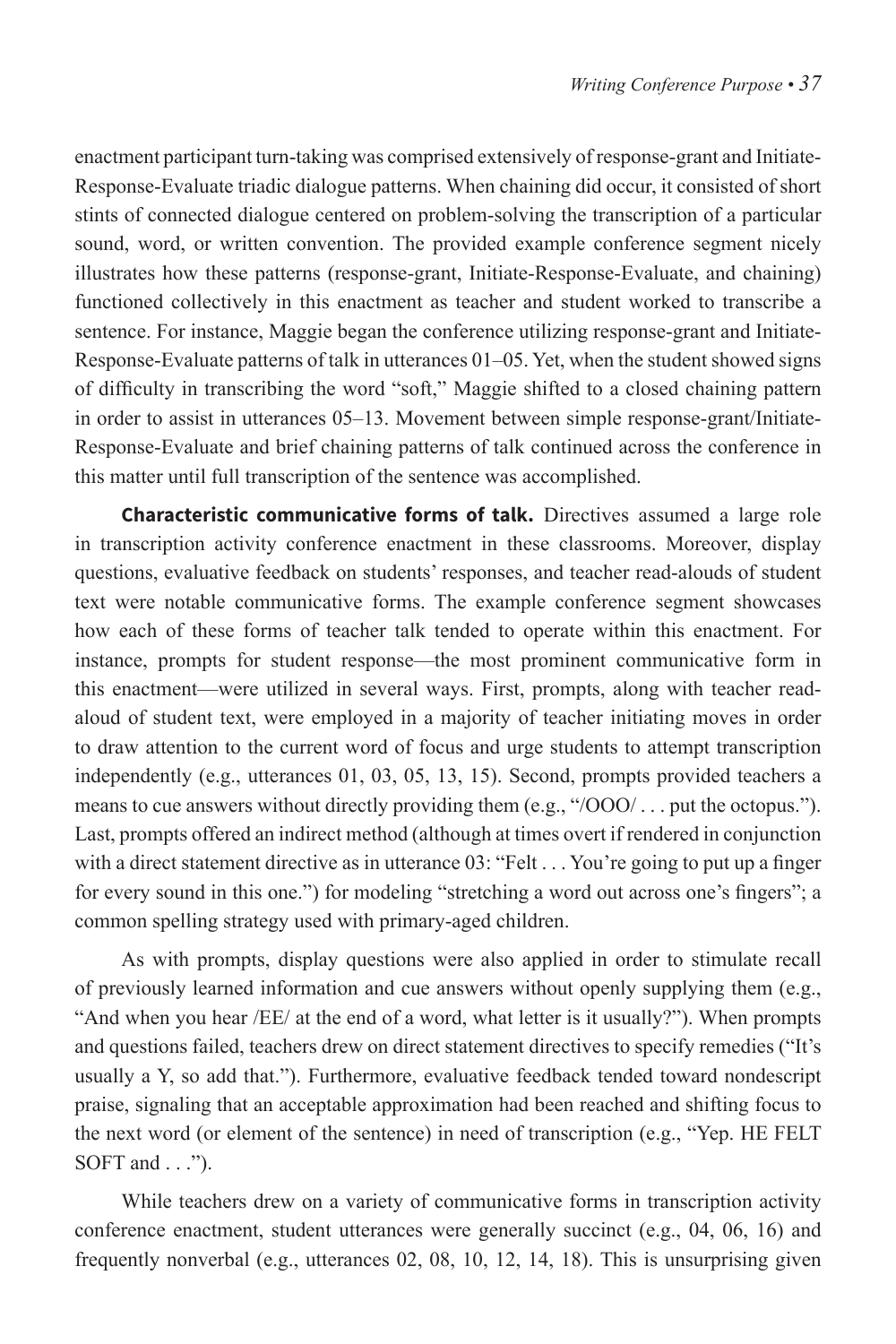that students' primary responsibility in this enactment involved deciphering teacher cues in order to transcribe acceptable approximations of words and end marks. Moreover, those responses that were vocalized were often produced so as to further facilitate this transcription (e.g., "/F/ /E/ /L/ /T/."

#### **Conferencing as Find-and-Fix Correction**

Analogous to conferencing as transcription activity, conferencing as find-andfix correction also affords students an opportunity to better word- and sentence-level transcription during the production of narrative text so that it more closely approximated conventional norms of the culture (in terms of alphabetic letter formation, spelling, capitalization, spacing, punctuation, grammar, and word choice) under the close guidance of a knowledgeable other, only this time doing so in the course of editing previously written text. The find-and-fix [a term originally coined by Ulichny and Watson-Gegeo (1989) to describe a similar iteration of conference interaction found with older students] correction conference enactment involves teachers and students in a particular correction routine, or series of routines, in which teachers: (a) draw attention to often word-level errors found in students' texts (e.g., misspellings, incorrect verb tense, punctuation errors, poor word choice), (b) provide various cues to the nature of the correctable, and (c) set up slots which students are expected to fill with correct answers.

This enactment was drawn upon by teachers in this study under only two circumstances. The first was when students had finished drafting and/or revising text and, thus, were ready to move to publication. The second was if students' attempted transcriptions varied too far from accepted norms and impeded teacher or student readings of the text.

**Characteristic patterns of participant interaction.** Find-and-fix correction conference enactment, like transcription activity enactment before it, was, for the most part, teacher dominated, with a mean percentage of total words spoken per writing conference of 84% for teachers and 16% for students. More telling, however, is the difference in mean spoken words per utterance per writing conference. Here, we see teachers average 15 words/utterance/writing conference in contrast to students' 3 words/utterance/writing conference. As suggested by these numbers, teacher utterances tended to be longer within this enactment than those witnessed in transcription activity conference enactment. On the other hand, with teacher-requested read-alouds of the text removed, student utterances mirrored those of the transcription activity enactment, once again punctuating teachers' words in short bursts. Take, for example, the following conference excerpt:

- 01 Maggie Malone: What are you working on today?
- 02 Student: When I went to the Halloween party.
- 03 Maggie Malone: Alright, what do you have so far?
- 04 Student: ME AND MADELINE WENT TO THE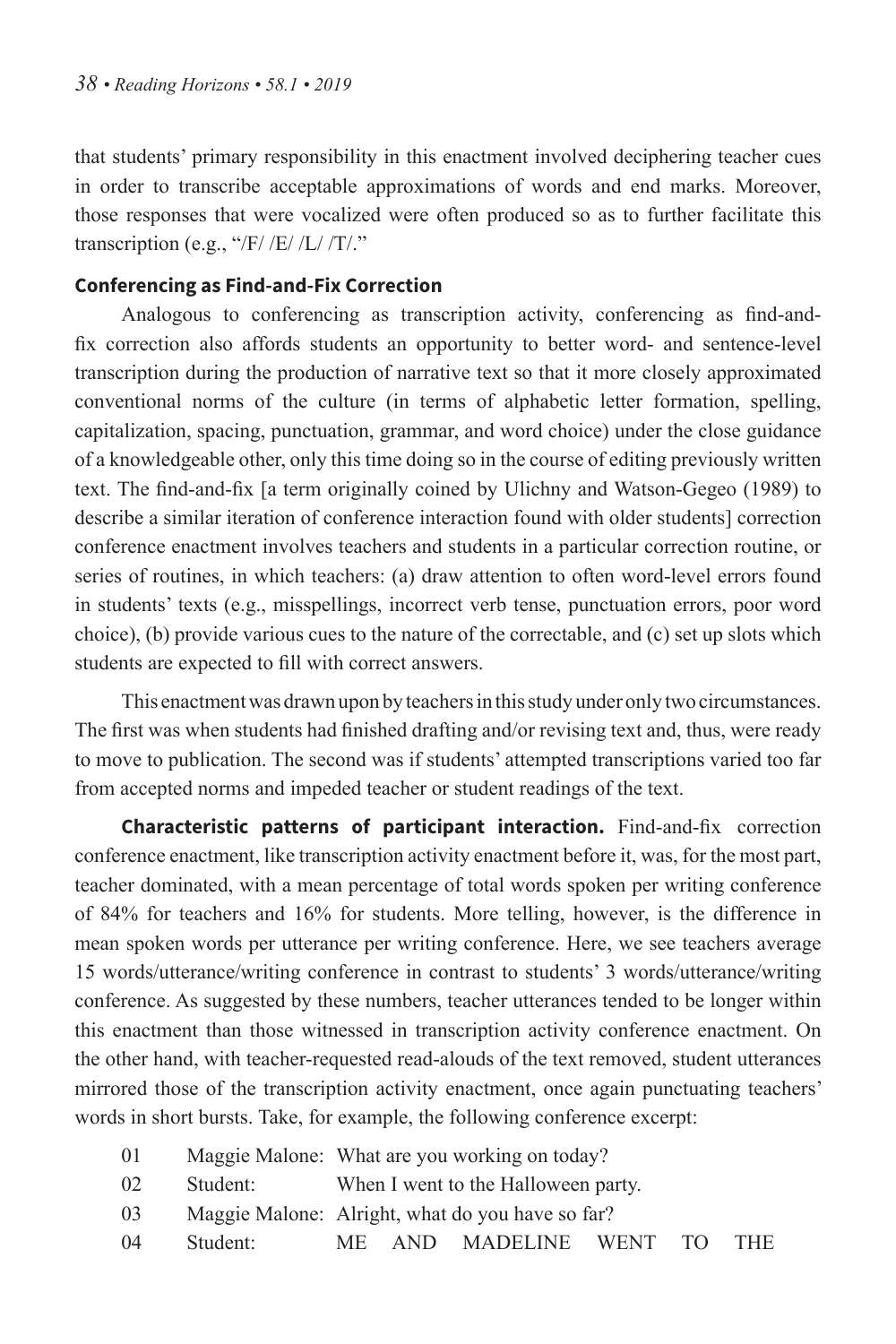|          |                                         | HALLOWEEN PARTY. AND I WAS ELSA                                         |
|----------|-----------------------------------------|-------------------------------------------------------------------------|
|          |                                         | FOR THE HALLOWEEN PARTY, AND                                            |
|          |                                         | MADELINE WAS RAINBOW DASH. WE                                           |
|          |                                         | WENT TO THE HOUSE AND WE GOT                                            |
|          |                                         | $umm \dots /TH/ \dots$                                                  |
| 05       |                                         | Maggie Malone: Hmm, you know what I'm noticing here is that I           |
|          |                                         | think that you're forgetting to reread what you write.                  |
|          |                                         | You know how I know, 'cause a lot of it isn't making                    |
|          |                                         | sense. So you notice how we're realizing that as                        |
|          |                                         | we reread it. Remember how we talked about how                          |
|          |                                         | writers always want to stop and reread to make sure                     |
|          |                                         | what they're doing is making sense? So let's practice                   |
|          |                                         | that right now. Reread it with me.                                      |
| 06       | Student:                                | AND MADELINE<br>ME<br><b>WENT</b><br>TO.<br>THE                         |
|          |                                         | HALLOWEEN PARTY.                                                        |
| 07       |                                         | Maggie Malone: Does that make sense so far?                             |
| 08       | Student <sup>-</sup>                    | Yeah.                                                                   |
| 09       |                                         | Maggie Malone: Yes, okay. AND I WAS                                     |
| 10       | Student:                                | ELSA FOR THE HALLOWEEN PARTY AND                                        |
|          |                                         | <b>MADELINE WAS RAINBOW DASH.</b>                                       |
| 11       |                                         | Maggie Malone: Now does this make sense?                                |
| 12       | Student:                                | Uh-ha.                                                                  |
| 13       |                                         | Maggie Malone: Okay. Let's reread this and make sure this part makes    |
| 14       | Student:                                | sense. WE WENT TO THE<br>HOUSE.                                         |
|          |                                         |                                                                         |
| 15<br>16 | Maggie Malone: Who's house?<br>Student: | Mine.                                                                   |
| 17       |                                         | Maggie Malone: Okay, so you need to say mine instead of THE, right.     |
|          |                                         | WE WENT TO my. Write my right here.                                     |
| 18       | Student:                                | [Student crosses out THE and writes MY on her                           |
|          |                                         | paper.}                                                                 |
| 19       | Maggie Malone:                          | Okay. WE WENT TO MY HOUSE AND WE GOT                                    |
| 20       | Student:                                | Home?                                                                   |
| 21       |                                         | Maggie Malone: But we already said-                                     |
| 22       | Student:                                | There?                                                                  |
| 23       |                                         | Maggie Malone: Does that make sense? WE GOT TO OUR HOUSE<br>AND WE GOT- |
| 24       | Student:                                | --Candy.                                                                |
| 25       |                                         | Maggie Malone: Okay. WE GOT TO OUR HOUSE AND WE GOT<br>CANDY.           |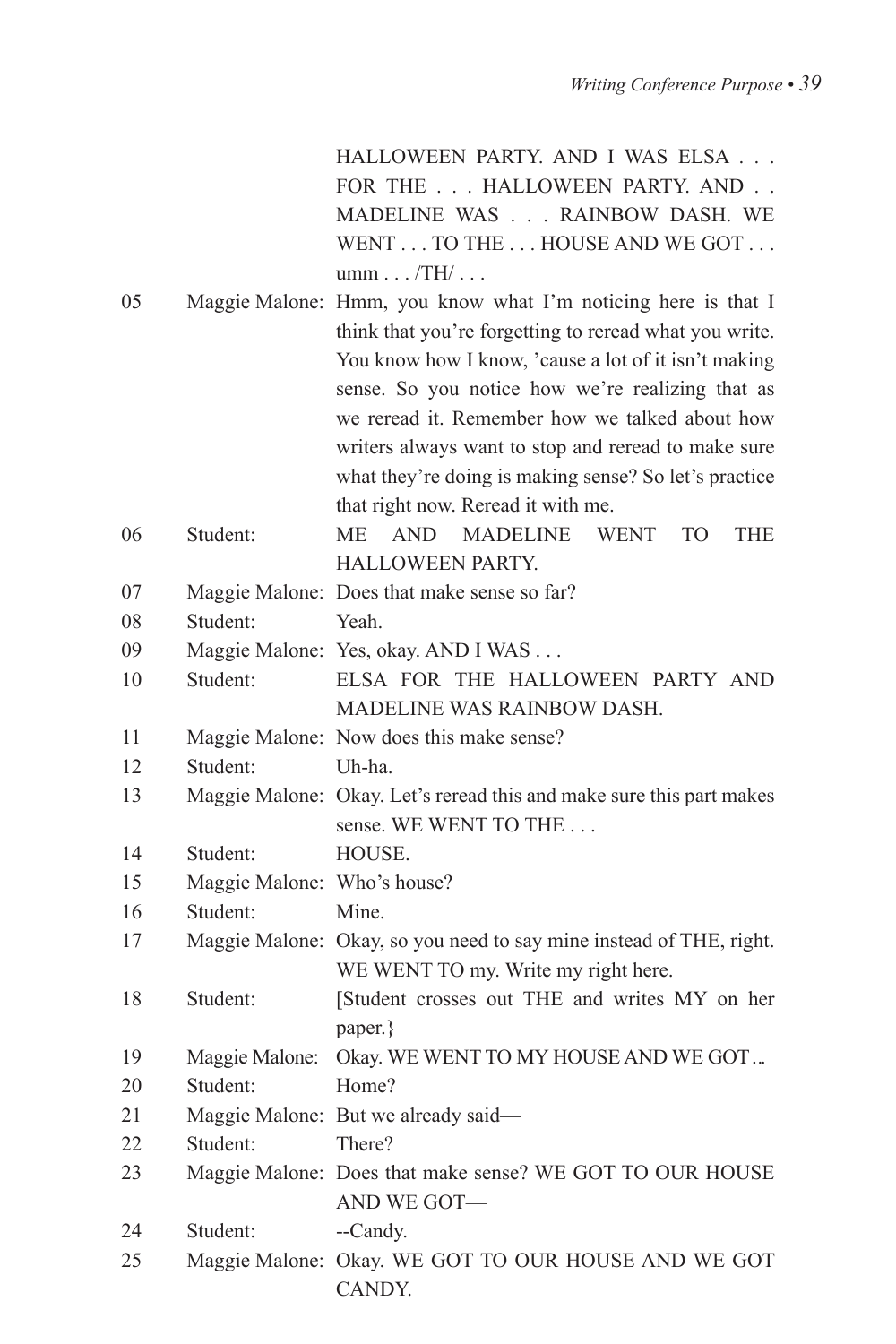- 26 Student: [Student writes CANDY on her paper.]
- 27 Maggie Malone: AND WE GOT CANDY. Okay, that makes sense.

Then what does this say?

In terms of conversational turn-taking patterns, participants applying find-and-fix correction conference enactment showed a tendency to employ an eclectic mix, with chaining displaying sizable use. Such chaining was most often utilized in this enactment when correctables arose that students were unable to fix on their own (e.g., utterances 19–27). Outside of these chaining events in which teachers assisted students in achieving suggested edits to their texts, much of the remaining participant turn-taking made use of response-grant and nonchaining Initiate-Response-Evaluate triadic patterns.

**Characteristic communicative forms of talk.** Unlike transcription activity enactment, selection of the find-and-fix correction conference enactment was seldom predetermined. Instead, teachers often initiated these writing conference interactions with authentic questions to students in order to ascertain what they were currently working on as writers. Students' responses to such questions, along with visual cues from students' written text, were generally utilized to establish if a focus on find-and-fix correction was warranted (e.g., utterances 01–05). Therefore, it is not unexpected in this enactment to see a portion of teacher utterances coded as authentic initial questions. Furthermore, authentic contingent follow-up questions sometimes occurred within the body of a find-and-fix correction conference when teachers required clarification of students' words or content in order to determine if they "made sense" as written (e.g., "Who's house?").

Directives comprised a large portion of teachers' total utterances per conference. Yet these directives tended to operate somewhat differently from those in transcription activity conference enactment. Teachers still employed display questions and prompts (although to a lesser extent) in order to stimulate recall of previously learned information and cue answers. However, a greater reliance on direct statement directives, didactic statements, and teacher-requested reads-alouds of student text were present as well. Through use of these communicative forms, teachers directed students to first reread their texts so as to determine if something they wrote "looked right, sounded right, and/or made sense." Then, they requested that students fix text that did not meet these expectations, assisting in this process as needed. This teacher move, which modeled for students a strategy for editing that could be exercised in future contexts (reread written text to see if it looks right, sounds right, and/or makes sense; make changes as necessary), is displayed prominently across the example conference segment. Moreover, while evaluative feedback of student responses was largely reliant on praise, critique of student text at the word- or sentence-level was offered.

Aside from somewhat more elaborated responses to teachers' opening authentic questions (e.g., utterance 02), student utterances consisted largely of succinct responses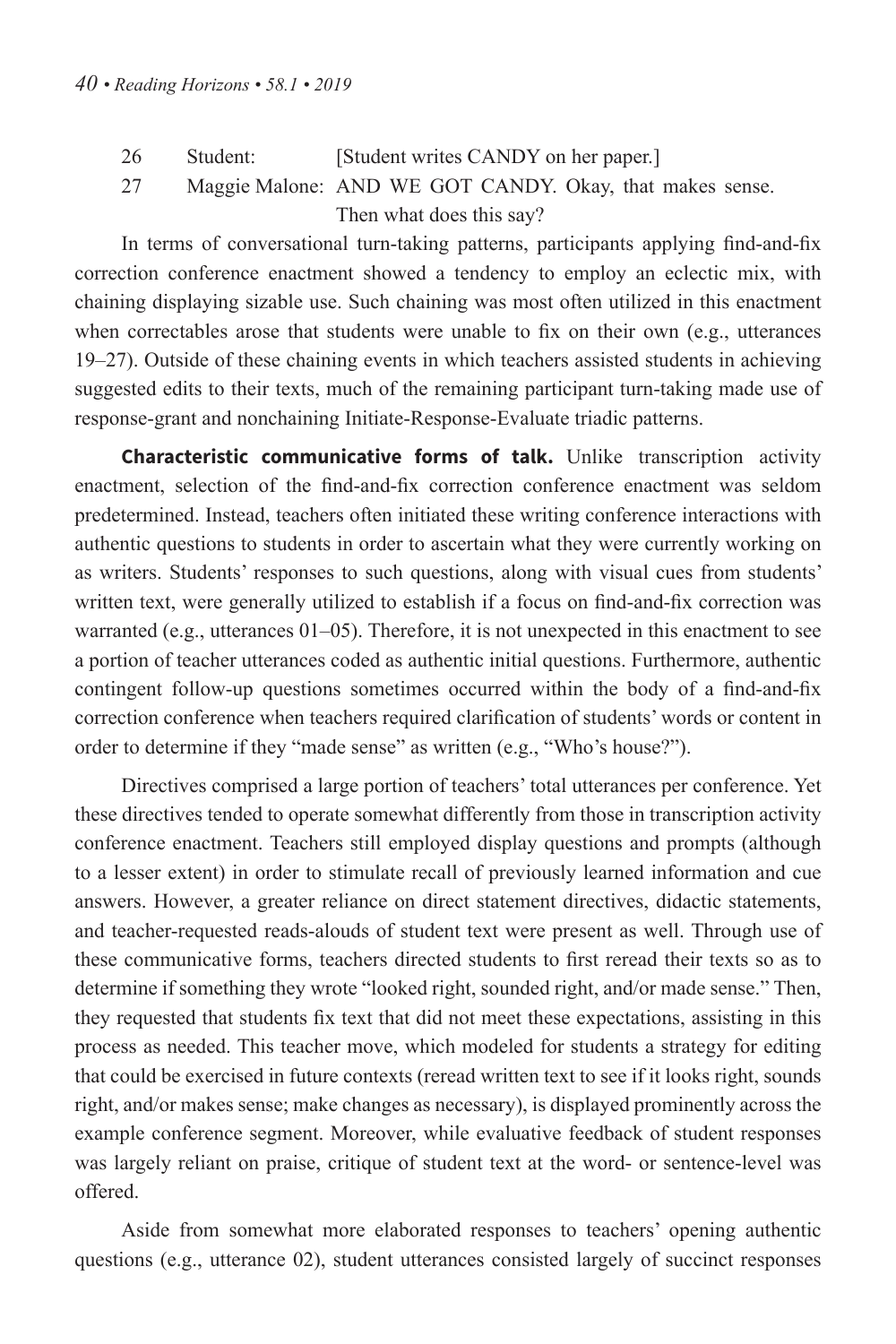(e.g., utterances 08, 12, 16, 20, 22, 24), responding by adding text (e.g., utterances 18, 26), and teacher-requested read-alouds of students' texts (e.g., utterances 04, 06, 10, 14). Furthermore, although a small percentage of students did show a willingness to challenge teacher utterances within this enactment, teachers tended to exert primary-knower status and defend their earlier claims through further explication.

#### **Discussion and Implications for Practice**

Findings illuminate the varying degree of authoritative and dialogic discourses made available to participants during writing conference interactions within a given context. These range from conference enactments that empowered students to co-construct ideas and meaning with their teachers as dialogic partners (e.g., conferencing as verbal rehearsal, conferencing as criterion-specific collaboration), to those more indicative of traditional recitation in which students are given little space to contribute to the conversation (e.g., conferencing as transcription activity, conferencing as find-and-fix correction). Moreover, findings demonstrate the importance of instructional purpose and writing process phase in determining the role a student is invited to assume during a conference interaction. One important question, however, remains: What does this all mean for teachers of primary-grade writing? Findings indicate that what is often considered in the pedagogical literature to be the same approach to individual writing instruction in primary classrooms (the teacher-student writing conference), is actually unlikely to be the same at all. These findings mimic earlier discussed research conducted by Sperling (1990, 1991) and Strauss and Xiang (2006) with secondary and postsecondary students.

Case in point: writing conferences utilizing a conferencing as verbal rehearsal enactment functioned, in essence, to provide student participants a supportive space in which they might, with assistance, orally generate, structure, and rehearse future narrative text content—an especially important task for young developing writers (McCutchen, 2006). Given that the principal purpose of verbal rehearsal conference enactment was student content-generation, students were afforded primary-knower status (Berry, 1981), a role traditionally reserved for teachers. Teachers, on the other hand, were, in general, facilitators, listening to students' ideas, asking authentic questions in order to clarify and encourage student content, and parroting back students' own words. Although criticism of content itself was avoided, teachers were allotted the opportunity to scaffold (Bruner, 1996) students' oral-to-written language, which was accomplished through reformulated revoicings of earlier generated content and offered as suggestions for inclusion in students' texts. This approach is the vision of conferring most often presented as ideal in popular elementary practitioner texts (e.g., Calkins, 1994; Calkins, Hartman, & White, 2005; Graves, 1983), with conferences that deviate from this image often evaluated as undesirable.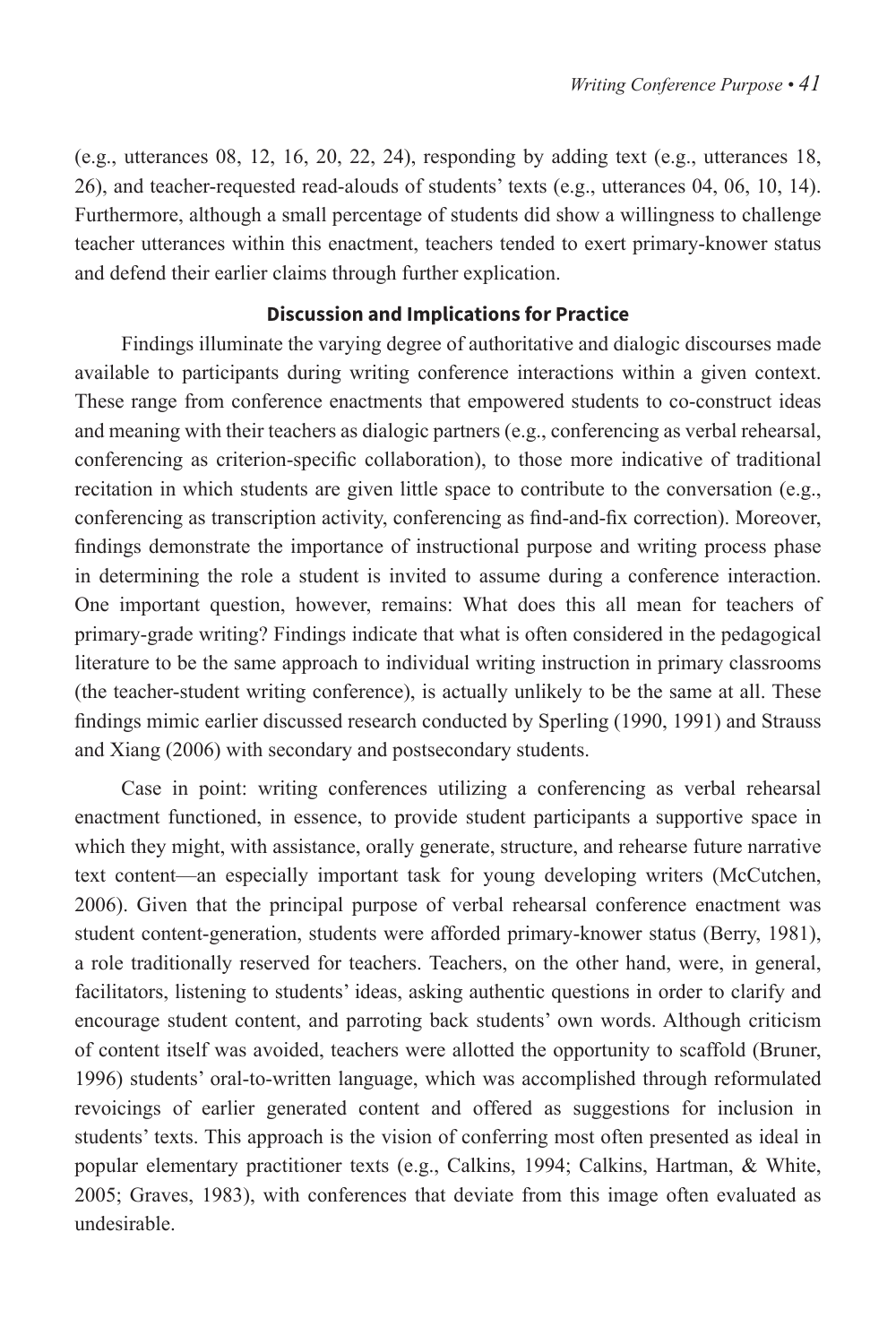Although well suited to early-stage content generation and planning in the personal narrative genre, such content generation is one of many instructional purposes a writing conference might serve. Take for instance those writing conferences employing transcription activity conference enactment. In many ways, this enactment deeply resembled the teacher-dominated, product-centered conferences documented in research and often cautioned against. However, instead of discounting such conferences as unsuccessful, why not consider why these conferences proceed as they do and whether such enactment is appropriate to meet participants' goals? Unlike older students, many primary-aged children do not yet have a firm grasp on the basic conventions of writing (McCutchen, 2006). When crafting written text, young children frequently struggle with recording their ideas on the page. Deficiencies in basic transcription skills have been shown to adversely affect writing production and quality (e.g., Graham, McKeown, Kiuhara, & Harris, 2012). As such, devoting time to these skills is understandable in primary-grade contexts and, perhaps, even warranted. Because teacher participants were far more versed in English conventions for transcribing written text, it seems reasonable that they would assume primary-knower status and enact conference talk in ways that allowed them to efficiently impart knowledge. Yet, this same pattern of talk would make little sense if they wished to, instead, invite dialogue and allow their students a place to formulate and try out ideas.

Educators, for this reason, need to consciously enact writing conferences in ways that are best suited to their intended instructional purpose for each unique conference interaction and also responsive to students' needs in the moment. To lead from behind, by purposefully structuring their talk in relation to those overarching goals they and their students are trying to achieve is no easy task. While educators often give thought to the content of their talk, how they deliver that content receives considerably less attention (Alexander, 2006; Cazden, 2001; Christie, 2002). Yet, how talk functions is of critical importance to the success of writing conferences as a pedagogical tool.

Conceptualizing conference practice as consisting of diverse enactments that might be selected to meet differing purposes, provides a means within which to think about the type of talk used and to what end. Accordingly, this concept can be drawn upon by literacy coaches and teacher educators to assist classroom practitioners in reflecting on and building a stronger understanding of conferencing practice, as it provides a metalanguage that can be employed to evaluate practice and how it aligns, or not, with philosophies and goals for conferring. Doing so has the potential to directly improve teachers' writing conference practices as they become more aware of their and their students' own language and more sensitive to the notion of purpose in their talk.

#### **Suggestions for Future Research**

This study showcased four distinct conference enactments whose discourse structures functioned in diverse ways to accomplish four different instructional purposes.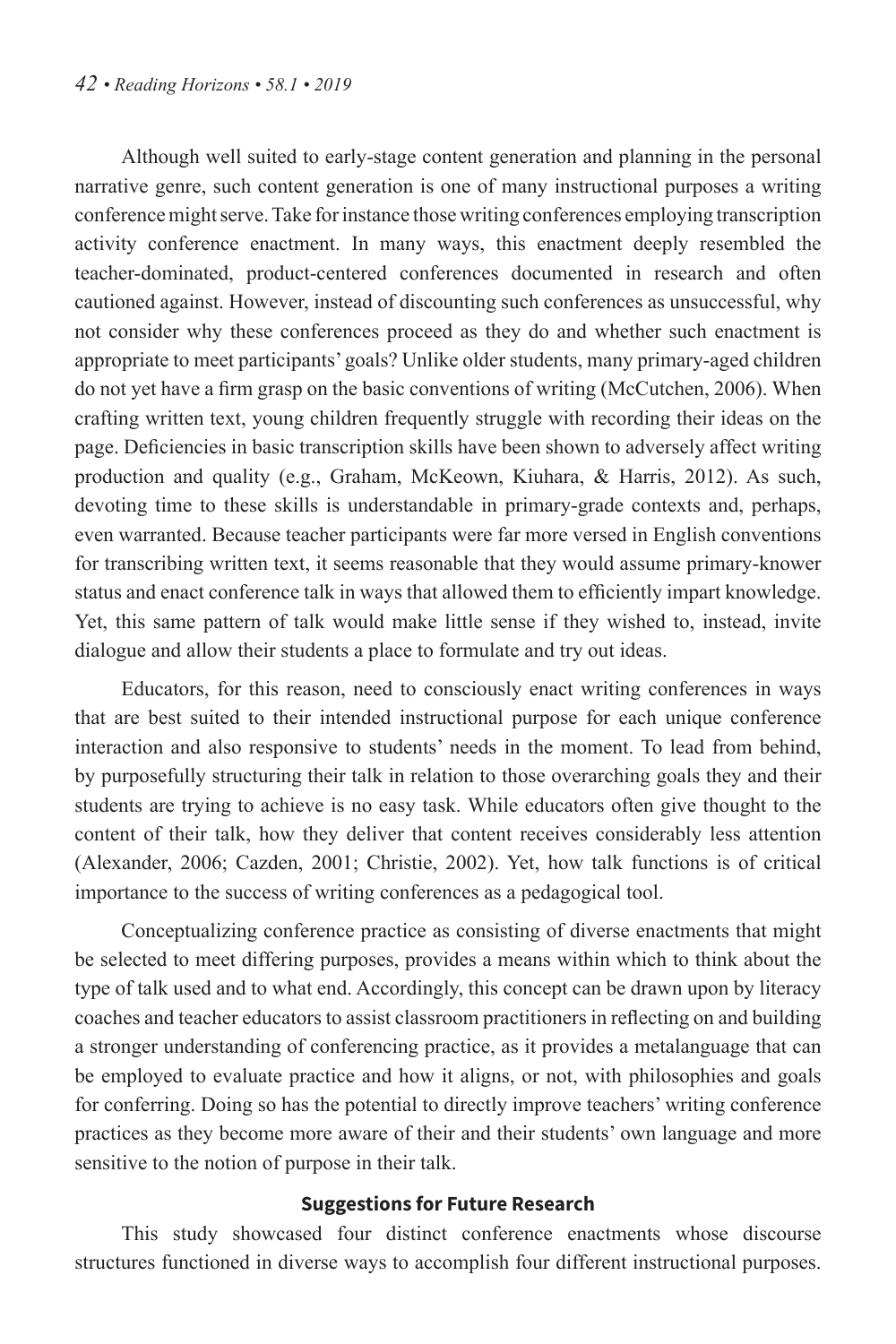It is important to note, however, that other conference enactments are possible. Continued examination of writing conference enactment in settings that are similar, as well as contrasting settings showcasing diversity in factors such as teacher experience, cultural and linguistic identification, grade level, instructional philosophy, and text genre are needed. Such observations could be used to both affirm and revise the depictions offered here. Prolonged exploration could also better define additional conference purposes and associated enactments. Moreover, such work might be utilized in future research to examine how talk occurring in various conference enactments manifests itself in children's texts.

If writing conferences are, as Linda, Maggie, and other workshop advocates believe, a huge piece of the puzzle without which it would be difficult for children to reach their full potential as writers, then they deserve close attention. Examining writing conference enactment alongside conference purpose provides a fresh and potentially potent avenue for such study, from which teachers might better grasp exactly what work conversational participants are capable of performing within its boundaries.

#### **About the Author**

Lisa K. Hawkins, PhD, is an assistant professor of literacy education in the Department of Elementary Education, Teachers College, at Ball State University. Her research focuses on writing development and instruction, classroom discourse practices, and teacher professional development in literacy.

#### **References**

- Alexander, R. (2006). Towards dialogic teaching: Rethinking classroom talk (third edition). York, England: Dialogos.
- Anderson, C. (2000). How's it going?: A practical guide to conferring with student writers. Portsmouth, NH: Heinemann.
- Berry, M. (1981). Systemic linguistics and discourse analysis: A multi-layered approach to exchange structure. In M. Coulthard and M. Montgomery (Eds.), Studies in discourse analysis, (pp. 120–145). London: Routledge and Kegan Paul.
- Black, L. J. (1998). Between talk and teaching: Reconsidering the writing conference. Logan, UT: Utah State University Press.
- Boyd, M., & Rubin, D. (2006). How contingent questioning promotes extended student talk: A function of display questions. Journal of Literacy Research, 38(2), 141–169.
- Bruner, J. S. (1996). The culture of education. Cambridge, MA: Harvard University Press.
- Calkins, L. M. (1994). The art of teaching writing, second edition. Portsmouth, NH: Heinemann.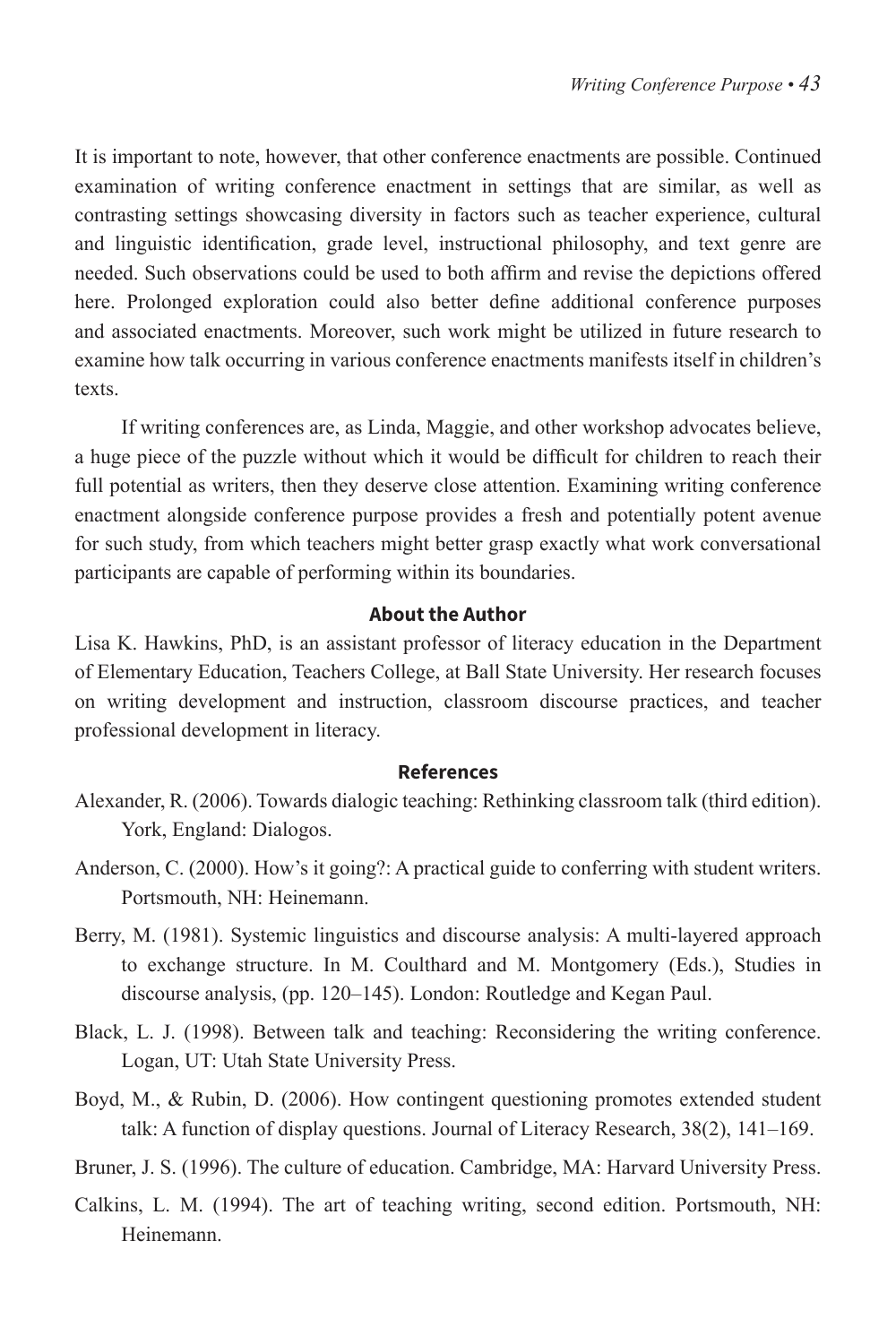- Calkins, L. M., Hartman, A., & White, Z. (2005). One to one: The art of conferring with young writers. Portsmouth, NH: Heinemann.
- Cazden, C. B. (2001). Classroom discourse: The language of teaching and learning, 2nd ed. Portsmouth, NH: Heinemann.
- Cutler, L., & Graham, S. (2008). Primary grade writing instruction: A national survey. Journal of Educational Psychology, 100(4), 907–919.
- Daiute, C., Campbell, C. H., Griffin, T. M., Reddy, M., & Tivnan, T. (1993). Young authors' interactions with peers and a teacher: Toward a developmentally sensitive sociocultural literacy theory. New Directions for Child and Adolescent Development, 1993(61), 41–63.
- Dyson, A. H., & Genishi, C. (2005). On the case: Approaches to language and literacy research. New York, NY: Teachers College Press.
- Freedman, S. W, Greenleaf, C., & Sperling, M. (1987). Response to student writing (Research report 23). Urbana, IL: National Council of Teachers of English.
- Graham, S., McKeown, D., Kiuhara, S., & Harris, K. (2012). A meta-analysis of writing instruction for students in the elementary grades. Journal of Educational Psychology, 104(4), 879–896.
- Graves, D. H. (1983). Writing: Teachers and children at work. Exeter, NH: Heinemann. Haneda, M. (2004). The joint construction of meaning in writing conferences. Applied Linguistics, 25(2), 178-219.
- Jacob, G. P. (1982). An ethnographic study of the writing conference: The degree of student involvement in the writing process (Doctoral dissertation). Retrieved from ProQuest Dissertations and Theses database. (UMI No. 8216050).
- Jacobs, S. E., & Karliner, A. B. (1977). Helping writers to think: The effects of speech roles in individual conferences on the quality of thought in student writing. College English, 38(5), 489–505.
- McCutchen, D. (2006). Cognitive factors in the development of children's writing. In C. A. MacArthur, S. Graham, & J. Fitzgerald (Eds.), Handbook of writing research (pp. 115–130). New York, NY: Guilford Press.
- McKeaney, E. C. (2009). Teacher-student writing conferencing in an era of measurement driven reform: Are we developing a generation of voiceless authors? (Doctoral dissertation). Retrieved from ProQuest Dissertations and Theses database. (UMI No.3358454).
- Mehan, H. (1979). Learning lessons: Social organization in the classroom. Cambridge, MA: Harvard University Press.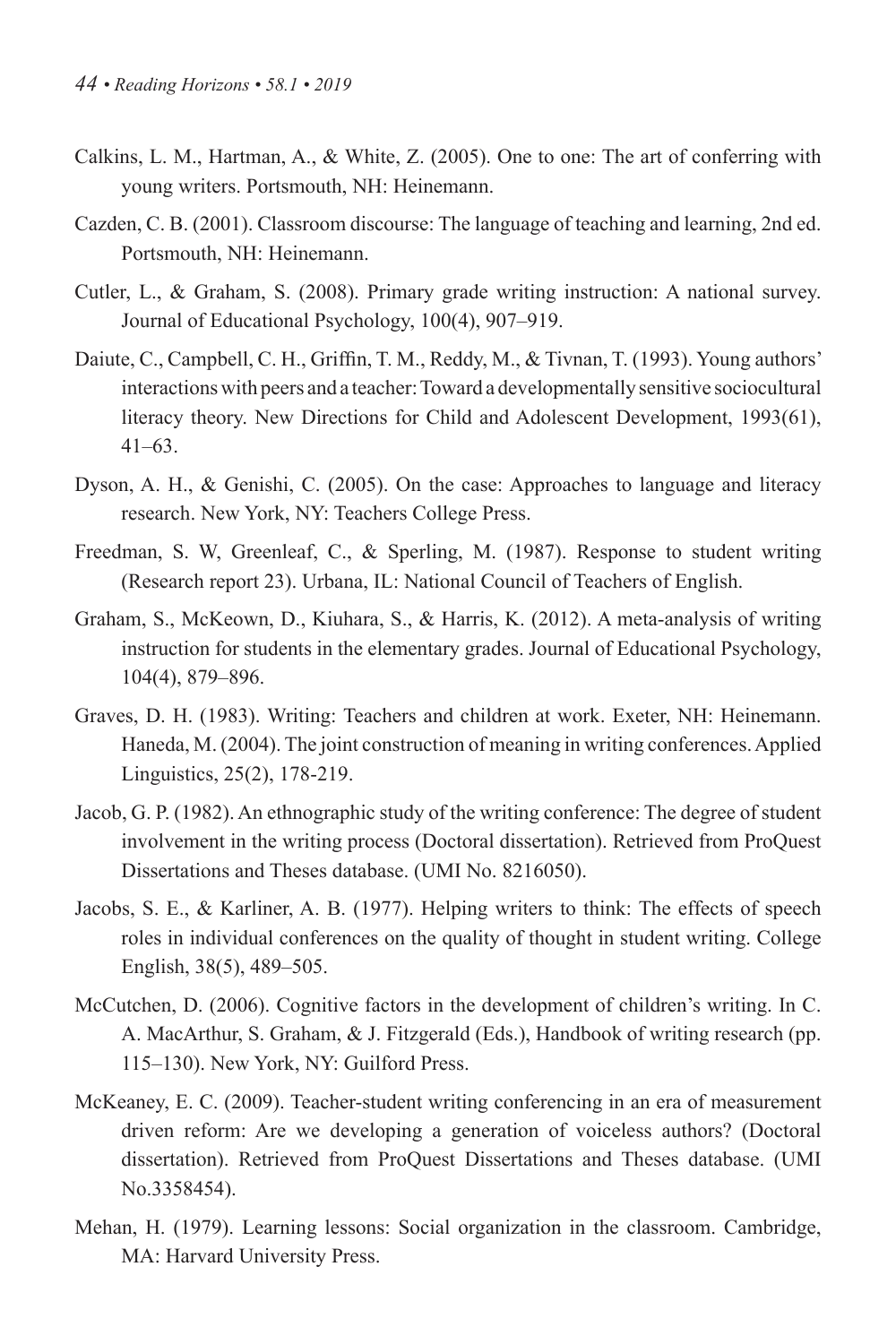- Michaels, S. (1987). Text and context: A new approach to the study of classroom writing. Discourse Processes, 10(4), 321–346.
- Morse, P.S. (1994). The writing teacher as helping agent: Communicating effectively in Park, I. (2012). Asking different types of polar questions: The interplay between turn, sequence, and context in writing conferences. Discourse Studies, 14(5), 613–633.
- Ricks, P. H., Morrison, T. G., Wilcox, B., & Cutri, R. (2017). Effective writing content conferences in a sixth grade classroom: A cross-case analysis. Literacy Research and Instruction, 56(2), 114–131.
- Sacks, H., Schegloff, E., & Jefferson, G. (1974). A simplest systematics for the organization of turn-taking for conversation. Language, 50(4), 696–735.
- Scott, P. H., Mortimer, E. F., & Aguiar, O. G. (2006). The tension between authoritative and dialogic discourse: A fundamental characteristic of meaning making interactions in high school science lessons. Science Education, 90(4), 605–631.
- Sperling, M. (1990). I want to talk to each of you: Collaboration and the teacher-student writing conference. Research in the Teaching of English, 24(3), 279–321.
- Sperling, M. (1991). Dialogues of deliberation: Conversations in the teacher-student writing conference. Written Communication, 8(2), 131–162.
- Strauss, S., & Xiang, X. (2006). The writing conference as a locus of emergent agency. Written Communication, 23(4), 355–396.
- Ulichny, P., & Watson-Gegeo, K. A. (1989). Interactions and authority: The dominant interpretive framework in writing conferences. Discourse Processes, 12(3), 309–328.
- Wells, G. (1999). Dialogic inquiry: Towards a sociocultural practice and theory of education. Cambridge: Cambridge University Press.
- Wong, I. B. (1988). Teacher-student talk in technical writing conferences. Written Communication, 5(4), 444–460.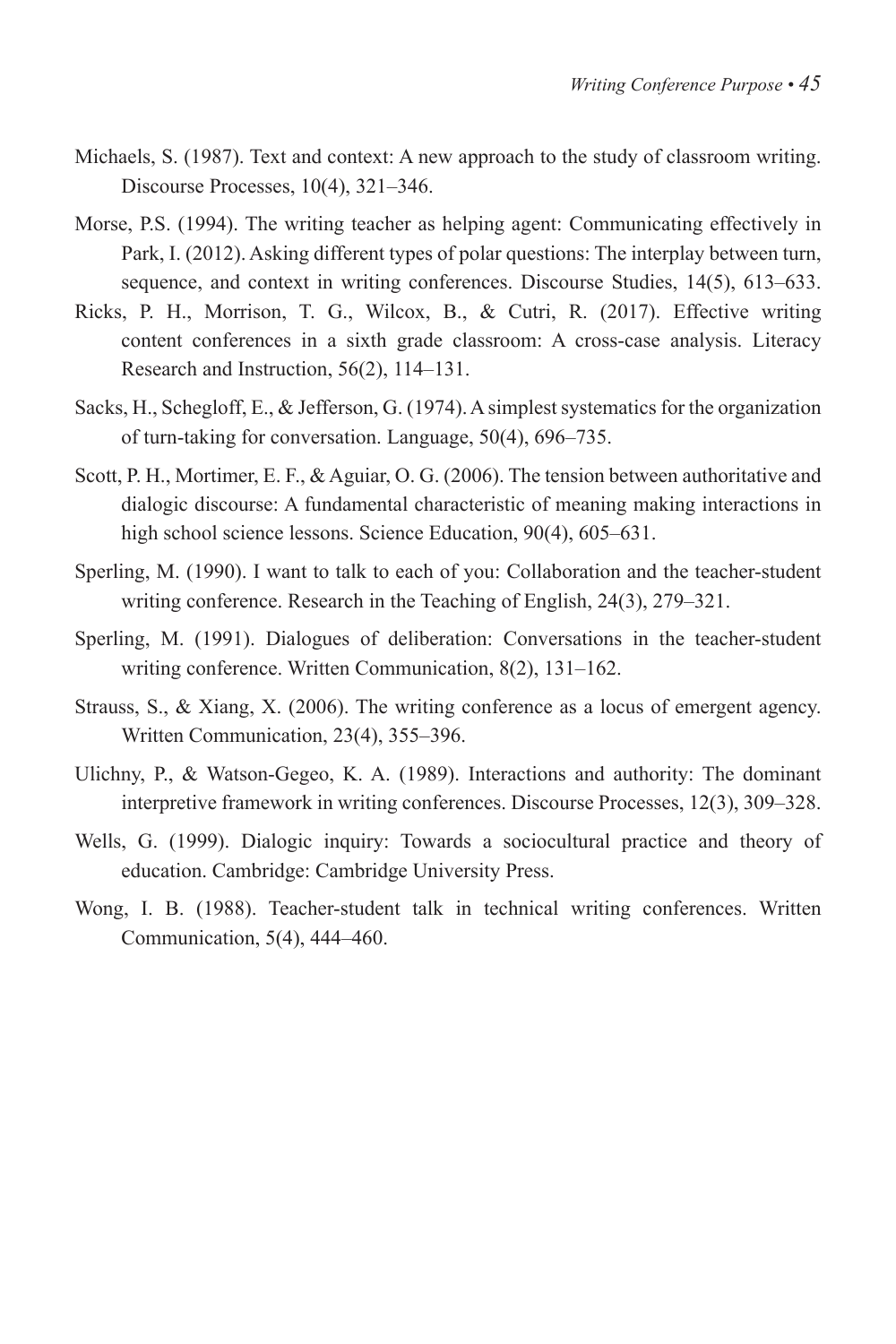### **Appendix Turn-Taking Patterns and Communicative Forms Coded Total Counts per Conference Enactment**

| Measures of<br>Speaker Involvement                    |                         |                                            |                           |                                   |
|-------------------------------------------------------|-------------------------|--------------------------------------------|---------------------------|-----------------------------------|
| Code                                                  | <b>Verbal Rehearsal</b> | <b>Criterion-Specific</b><br>Collaboration | Transcription<br>Activity | Find-and-Fix<br>Correction        |
| % Teacher Words<br>Spoken/Writing<br>Conference       | 68                      | 85                                         | 92                        | 84                                |
| % Student Words<br>Spoken/Writing<br>Conference       | 32                      | 15                                         | 8                         | 16                                |
| Avg. Words/Teacher<br>Utterance/Writing<br>Conference | 13                      | 24                                         | 9                         | 15                                |
| Avg. Words/Student<br>Utterance/Writing<br>Conference | 9                       | 6                                          | 1                         | 3                                 |
| <b>Turn-Taking Patterns</b>                           |                         |                                            |                           |                                   |
|                                                       |                         |                                            |                           |                                   |
| Code                                                  | <b>Verbal Rehearsal</b> | Criterion                                  | Transcription<br>Activity | <b>Find-and-Fix</b><br>Correction |
| Pairs of Utterances                                   | 28                      | 20                                         | 132                       | 13                                |
| <b>Question-Answer</b>                                | 10                      | $\overline{2}$                             | 4                         | $\mathbf 0$                       |
| Request-Grant                                         | 18                      | 18                                         | 128                       | 13                                |
| <b>Triadic Dialogue</b>                               | 15                      | $\overline{7}$                             | 48                        | 13                                |
| <b>IRE</b>                                            | 0                       | $\overline{2}$                             | 43                        | 10                                |
| <b>IRF</b>                                            | 15                      | 5                                          | 5                         | 3                                 |
| Chaining                                              | 64                      | 52                                         | 53                        | 29                                |
| Open                                                  | 19                      | 16                                         | 20                        | 9                                 |
| Closed-Ending in<br><b>Teacher Evaluation</b>         | $\mathbf{1}$            | $\overline{7}$                             | 33                        | 14                                |